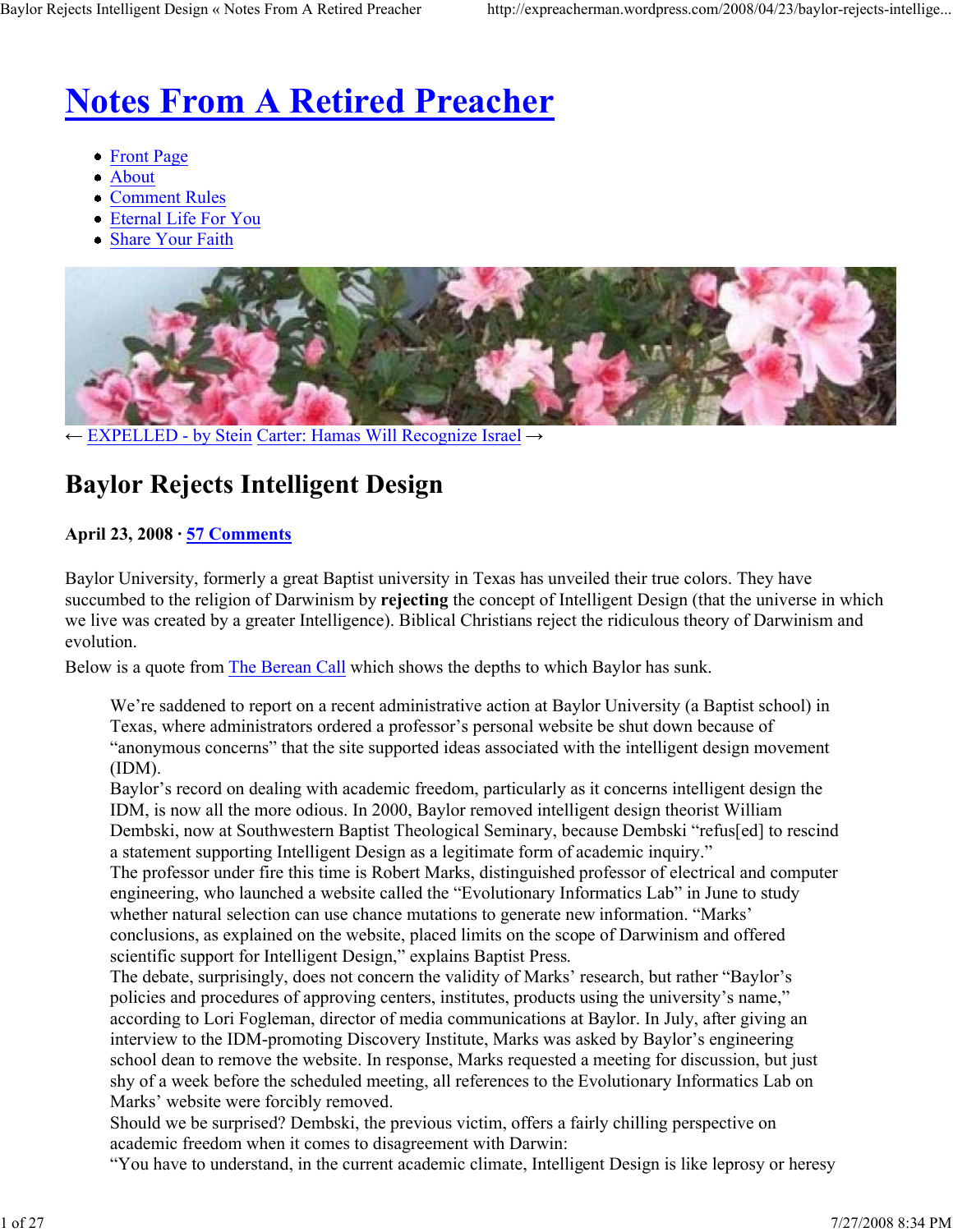in times past. To be tagged as an ID supporter is to become an academic pariah, and this holds even at so-called Christian institutions that place a premium on respectability at the expense of truth and the offense of the Gospel."

Excerpted from Answers In Genesis

Pray for the students and administration at Baylor.

Click here — Find out how to be absolutely sure of Heaven.

**Categories:** Christianity · Faith · Religion · Webloggin Blogroll

# **57 responses so far ↓**



# **Jon** // April 24, 2008 at 1:23 am

I'm a recent Baylor alumnus. Now, I do understand why you've posted this — legitimately, Baylor is squelching any ID research. The Web site rules are technicalities which most departments never hear about.

But please don't post that "they" at Baylor have sunk to these depths. While ID lost in this case (as it did in the Dempski case), it's first off not a strictly Baptist issue, because it simply has nothing to do with salvation, and secondly, at Baylor — and this is very important — it's still a discussion.

Most colleges wouldn't have articles about this because those writing for the college newspapers would think the idea of ID too foolish to even write about seriously. Baylor, where the most liberal students are the ones reporting the news (I know, from personal experience), still has enough intellectual honesty to create the discussion.

I'm not saying that's good. I'm saying it's not as bad as it could be, and I'm saying that the kerfluffle over this particular issue is a sign of life at Baylor, not the other way 'round.

I don't know if you'll agree, and further (and no offense intended) I doubt that you've got many scientific arguments lined up on either side of this debate (I've done a bit o research, but I don't either), but I do want to stand up, in some poor, partial, imperfect bway, for Baylor in this matter.

Jon



#### **matjew** // April 24, 2008 at 3:27 am

Baylor is wrong, as is the whole anti-ID intolerance, for a simple reason. The PC police demand that all of us believe that the entire history of life on earth happened RANDOMLY (natural selection, etc.). Any questioning of randomness is equated with heresy. In any other scientific discipline, such orthodoxy would be rightly seen as ridiculous.

To raise the possibility that something more than mere random mutation reshuffling of binary DNA code led to all the complexity of life on earth is not heresy. It's good science.

Whether that 'more' is processing or programming, random or not, at higher levels of 'code' (as with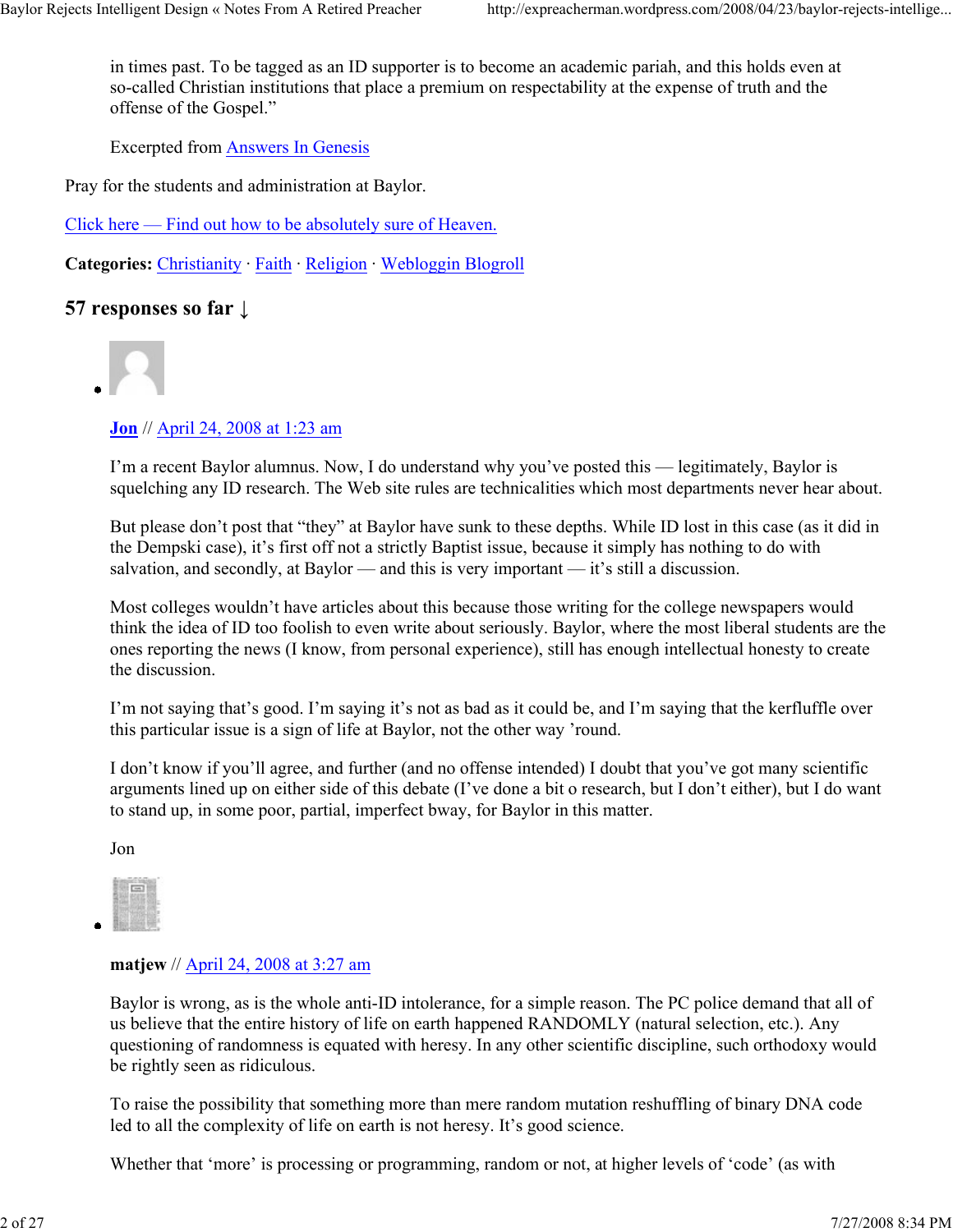computers, binary is only the most basic level, and the real information is stored at higher levels) or is a 'more' of some super-intelligent programmER, or any other possibility, is not so relevant. But to DEMAND compliance with a belief in randomness is no less ridiculous than demanding compliance in belief in God.



**seedsaside** // April 24, 2008 at 4:00 am

There are more than "just mere" random mutations to lead to evolution. Please try to understand the concept of natural selection, which is the next step, and it's adding a lot, conceptually speaking. Natural selection is the non-random choice among randomly produced variants over time, and this quite different from the 'randomness' you stated. Moreover, DNA is not a binary code at all. I understand your position but I think you would more appropriately consider the debate at hand if you understand biology and evolution better.



#### **ponderingpastor** // April 24, 2008 at 7:34 am

You write: "Biblical Christians reject the ridiculous theory of Darwinism and evolution." Wrong. Dead wrong. Biblical Christians hold many different views, and some of them hold to the theories of evolution. You don't get to define "Biblical Christians".



**Chris Taylor** // April 24, 2008 at 7:53 am

"Biblical Christians hold many different views and some of them hold to the theories of evolution"…

Careful…Who created Man? Darwinian Evolution says Man evolved from single celled organisms. God tells us that He created Man from the clay/dust.

Job attests to being made from clay/dust

Apostles attest to the idea of returning to clay/dust

God bless, Chris http://sharpeningiron.wordpress.com/



#### **seedsaside** // April 24, 2008 at 8:54 am

>"*Who created Man? Darwinian Evolution says Man evolved from single celled organisms. God tells us that He created Man from the clay/dust*."

Ultimately, the synthetic view of evolution holds that the single celled ancestor came from non-celled precursors.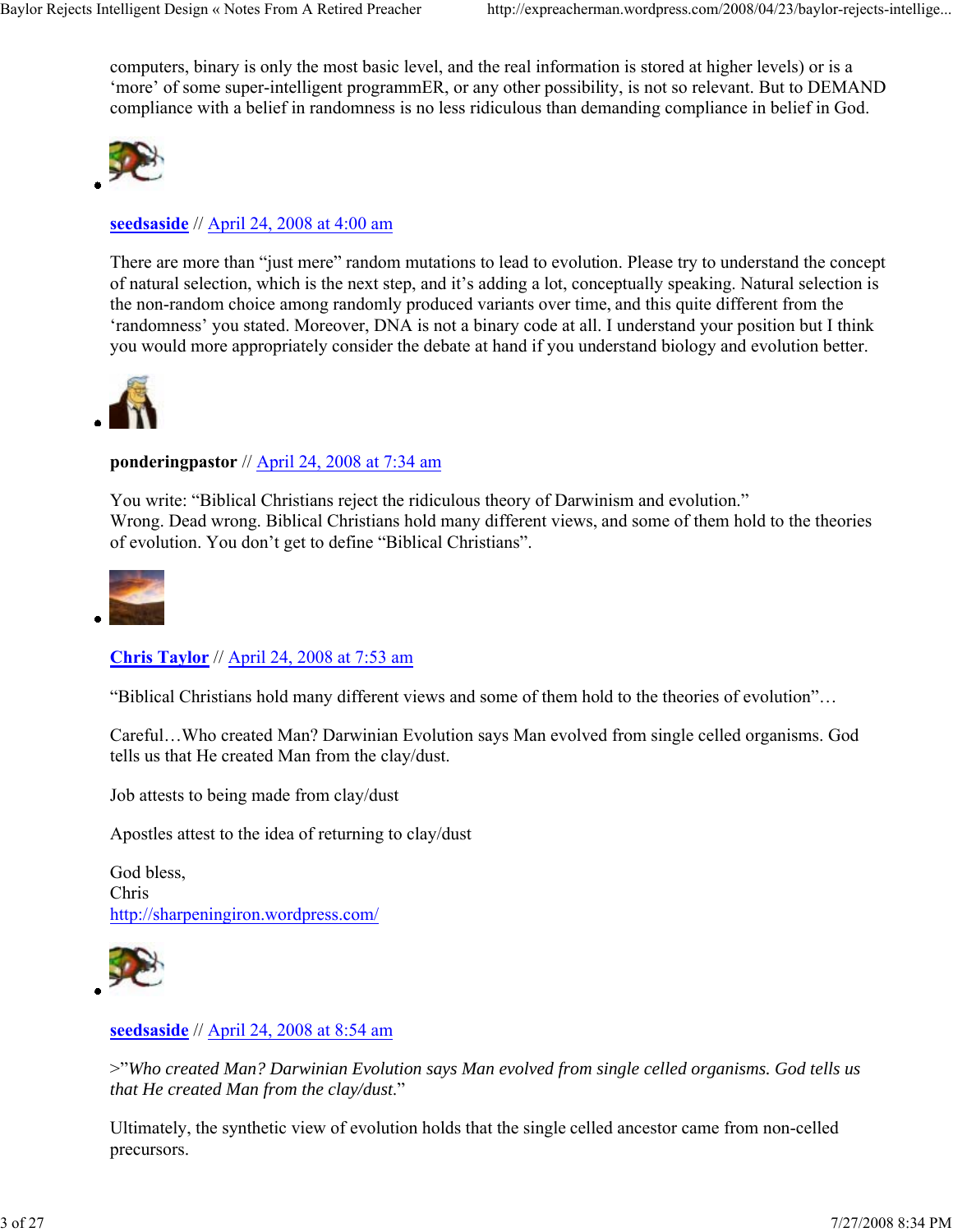And among scientific theories about the origin of life, one makes the hypothesis of appearance of self-replicating molecules from clay substrates. This, for example, would allow Christians to both accept science and a metaphorical reading of the bible as compatible and valid. (there is no mention anywhere in the bible that creation of Man was not evolutionary guided).

Taking the bible litterarily such as creationists do is somewhat ways more "ridiculous" than evolution science. For bible is self-contradicting at many places (please read it –and for a good reason, it's a self assemblage of different texts written by different authors). I don't mind people taking it as an absolute truth, as long as they don't try to push this historically and scientifically inaccurate view as valid science (which is what political ID proponents do).



**expreacherman** // April 24, 2008 at 9:13 am

Jon,

I appreciate your stopping by and thanks for your comment. I pray for Baylor, the students and administration.

True, these circumstances show that there is a sign of life at Baylor, but with a proper Biblical administration, this kerfuffle would never have happened at all..

No, I am not a scientist… just a retired preacher with a hobby of science for four decades, studying the Bible and Creation Science.

I appreciate your stand for the truth.and your school.. Maybe others like you can influence Baylor to return to the truth.

In Christ eternally,

ExP(Jack)



#### **expreacherman** // April 24, 2008 at 9:49 am

Matjew,

Thanks for your views..

It seems it would to take more faith to believe in a theory of Random Evolution than to believe in Creation and Intelligent design by the God of the Universe.

As a former atheist who tinkered with the theory of evolution and Darwinism, I am now a believer in Jesus Christ and the Bible. I am also relieved to know that I am not the random, accidental ancestor of primordial pond scum.

In Christ,

ExP(Jack)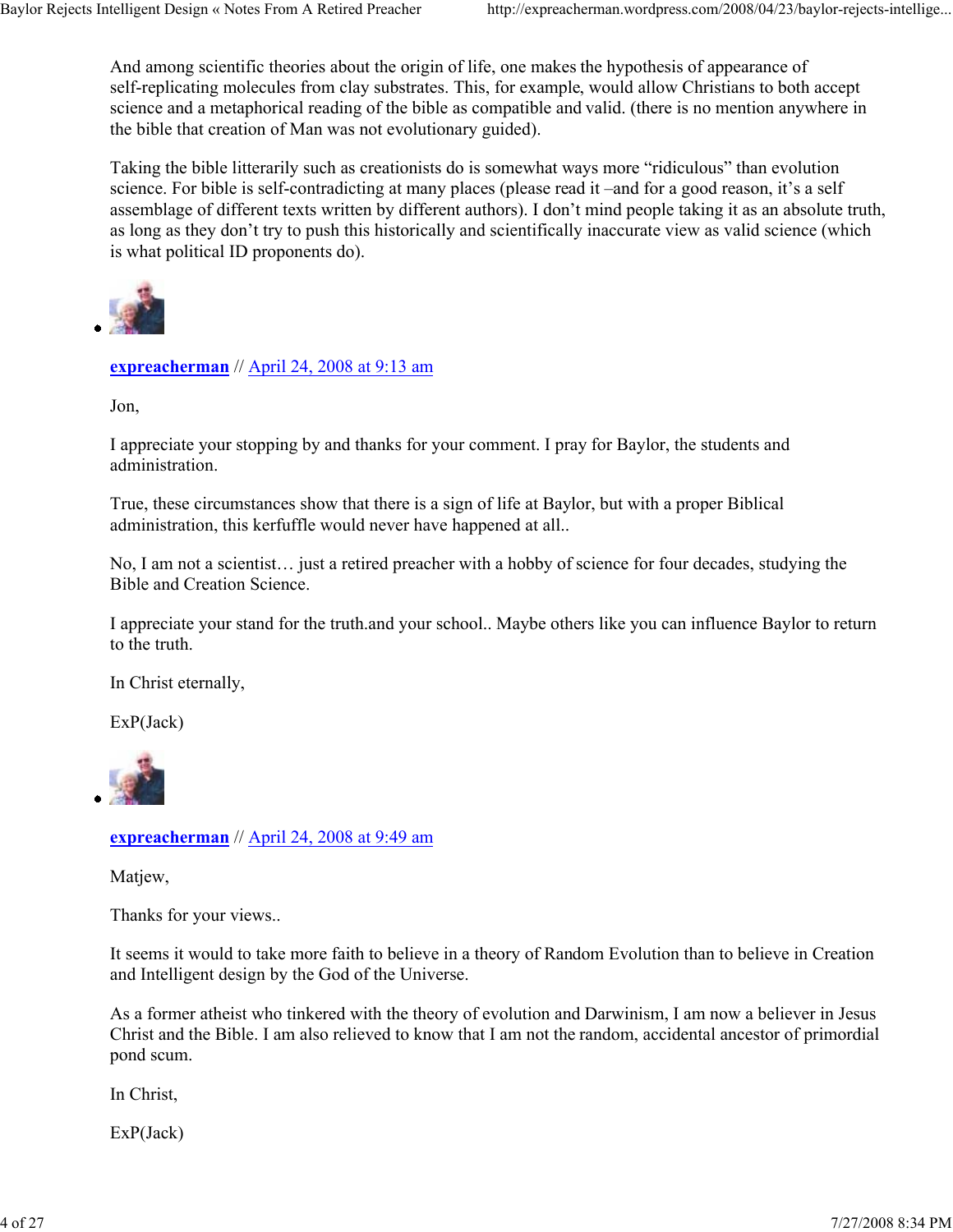

# **expreacherman** // April 24, 2008 at 10:00 am

Thanks Chris,

Absolutely true… Appreciate your comment.

In Christ eternally,

ExP(Jack)



# **expreacherman** // April 24, 2008 at 10:06 am

Seedaside,

Your entire premise neglects the facts.

You said: "the single celled ancestor came from non-celled precursors."

and:

"one makes the hypothesis of appearance of self-replicating molecules from clay substrates"

We ultimately must understand — that non-celled precursors did not create themselves. — these supposed self-replicating molecules in clay substrates would not be accidents. If such ever existed, they were created. Your strong faith in randomized evolution is commendable but wrongly placed.

Everything in this marvelous, well timed, perfectly ordered and aligned universe was created by the God of the Universe. It did not just "happen."

In Christ eternally,

ExP(Jack)



## **Ozymandias** // April 24, 2008 at 10:37 am

There is nothing wrong with accepting that we evolved from monkeys.



**God** // April 24, 2008 at 11:38 am

Traitors to the cause! They just made My List!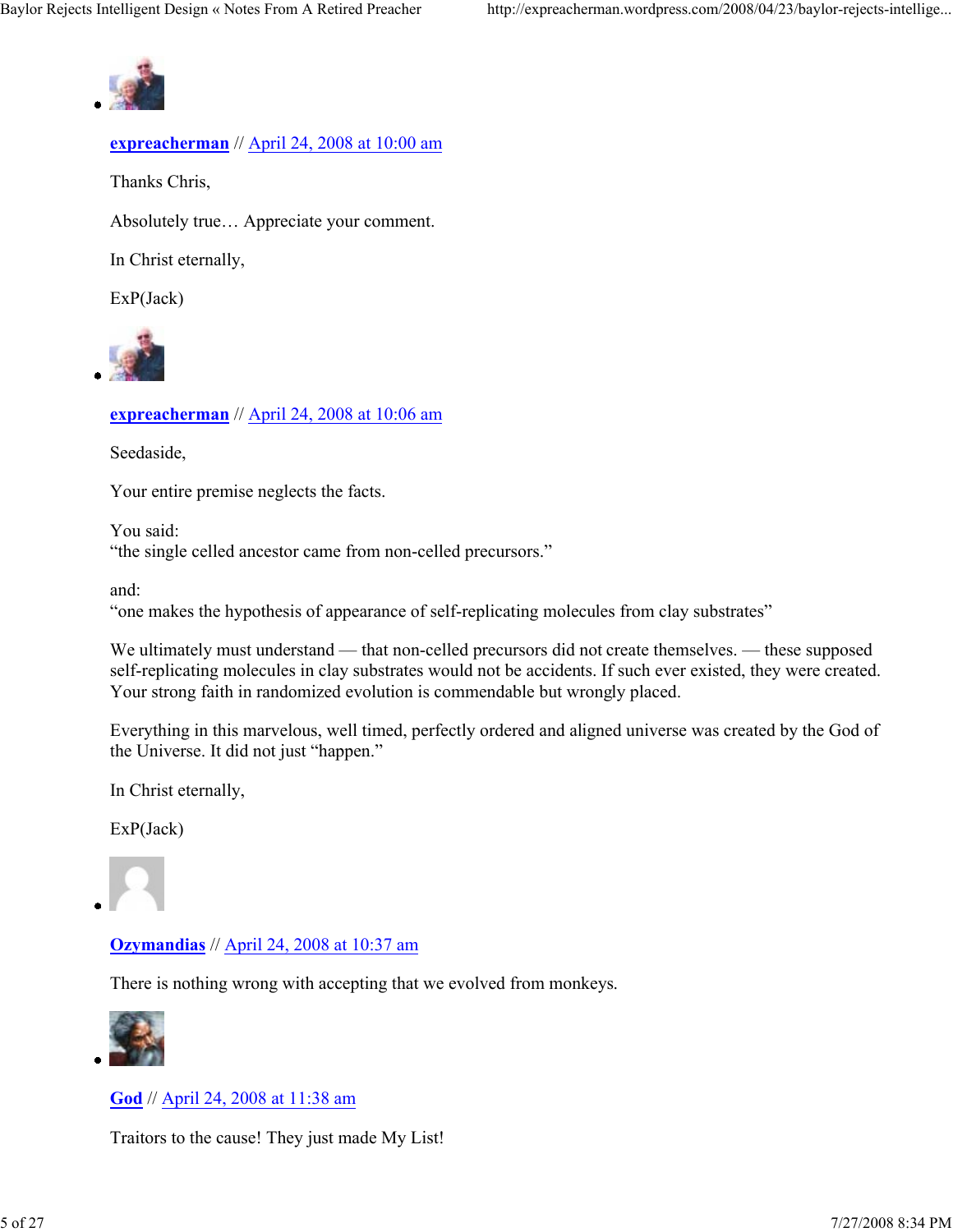

### **expreacherman** // April 24, 2008 at 11:57 am

Ozy,

Choose your ancestors if you think you can.

ExP(Jack)



## **seedsaside** // April 24, 2008 at 12:52 pm

*We ultimately must understand — that non-celled precursors did not create themselves.*

I leave this possibility open, I don't need a "must". My take on this, based on biochemistry is that it could well 'happen', as you put it. I don't blame anybody to think otherwise though.

*Your strong faith in randomized evolution is commendable but wrongly placed.*

i/ Please try to understant evolution is not just a "randomized" process. It is not.

ii/ I do not have "faith" in evolution, I lean where scientific evidence is. It doesn't require faith, it only require understanding the facts. My concern with "faith" though is that people who only rely on faith fail to acknowledge there are other ways to understand the universe (and science is one). For example, lighting a lamp doesn't require to have faith in electricity.



## **totaltransformation** // April 24, 2008 at 1:15 pm

Man's rebellion against God indeed knows no limits.

"Biblical Christians hold many different views, and some of them hold to the theories of evolution"

Indeed, when God's word tells us that death entered the world through sin, we should instead believe that death was an essential part of God's plan of natural selection and survival of the fittest. This makes perfect sense. So what do you think when you read Paul's statement that sin (death) entered the world through one man (Adam), and was conquered by one man (Christ)? Of course we must reject Paul, correct? For death has always been a part of creation, no?

How sad, the lengths to which even believers will go to avoid looking foolish in the eyes of the world. But they receive their reward in this world- as they are patted on the back for compromising God's word and avoid the scorn and derision directed towards those foolish enough to believe in God's complete roll in **Creation** 

"For the wisdom of this world is foolishness in God's sight. As it is written: "He catches the wise in their craftiness"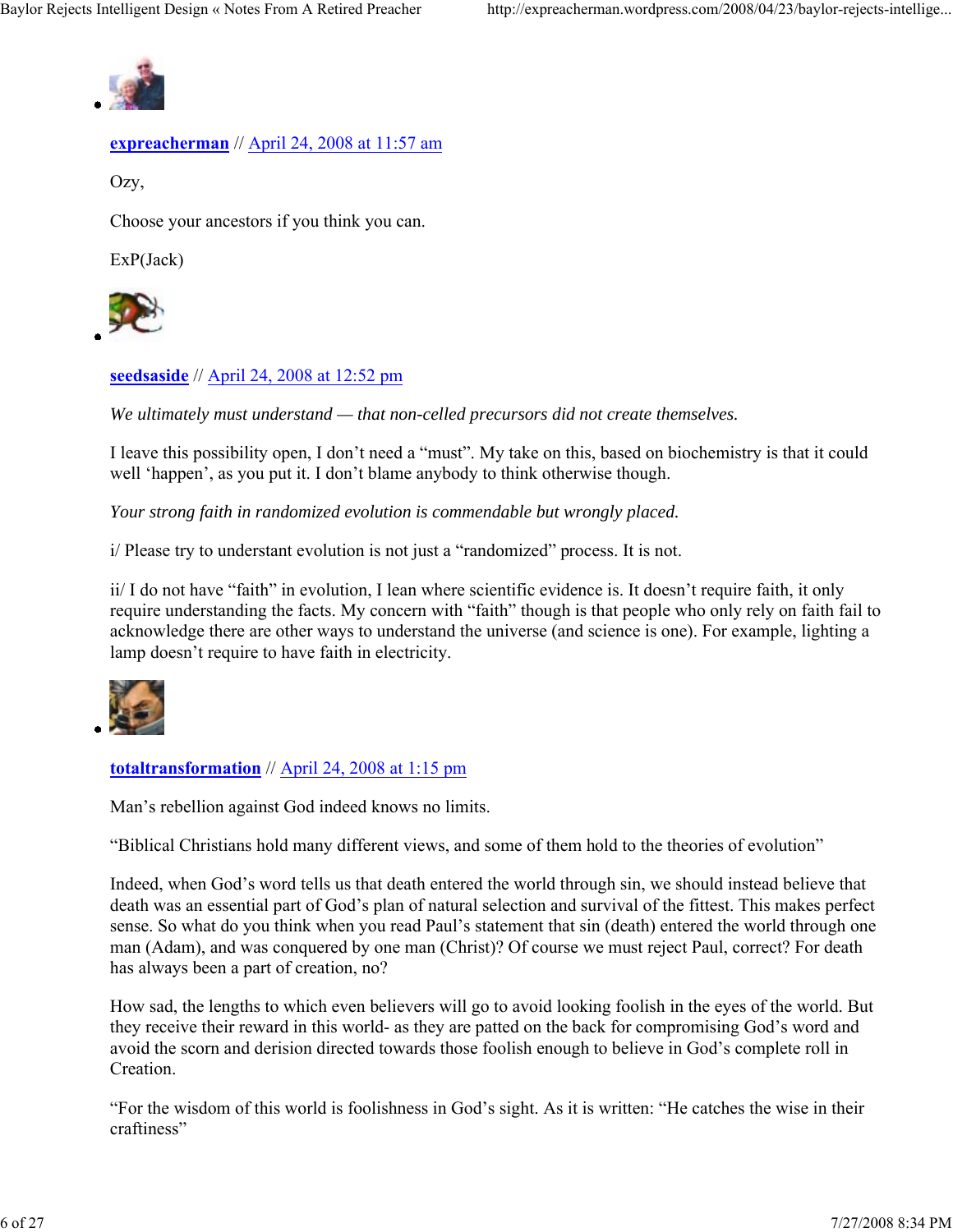

### **expreacherman** // April 24, 2008 at 1:35 pm

Seedsaside.

You said: *For example, lighting a lamp doesn't require to have faith in electricity.*

You already have faith — based upon your knowledge and experience.

The lamp did not create itself.. a person designed and built it for a specific purpose.

Electricity did not discover itself — a person discovered it and designed ways to use it, the lamp.

Intelligent design in both cases..

You must have faith, that when you flip the switch for the lamp — it will work. You believe the switch and the lamp will do what they were designed to do — light the lamp. The same applies with everything around you.

Faith is required by you that your automobile will start when you turn the key. You may not think about it but you know from your automobile manual and your experience that it will start when you turn the key. This illustration goes for everything around you — too many to mention in this small comment section.

Our "manual" is God's Word, the Holy Bible. It is absolutely reliable when applied properly.

In Christ eternally,

ExP(Jack)



**expreacherman** // April 24, 2008 at 1:37 pm

TotalTransformation,

Thanks — a great comment — and true!

In Christ eternally,

ExP(Jack)



#### **Lynda** // April 24, 2008 at 8:09 pm

For anyone who thinks they are a Christian, but that it's okay to believe in evolution: if you don't believe Genesis, the rest of the Bible is gibberish to you. If you can't believe God's Word regarding 'In the beginning, God created….' then you can't believe anything Jesus said (He quoted from Genesis, you know) and you can't believe that He rose from the dead and saved you from your sins.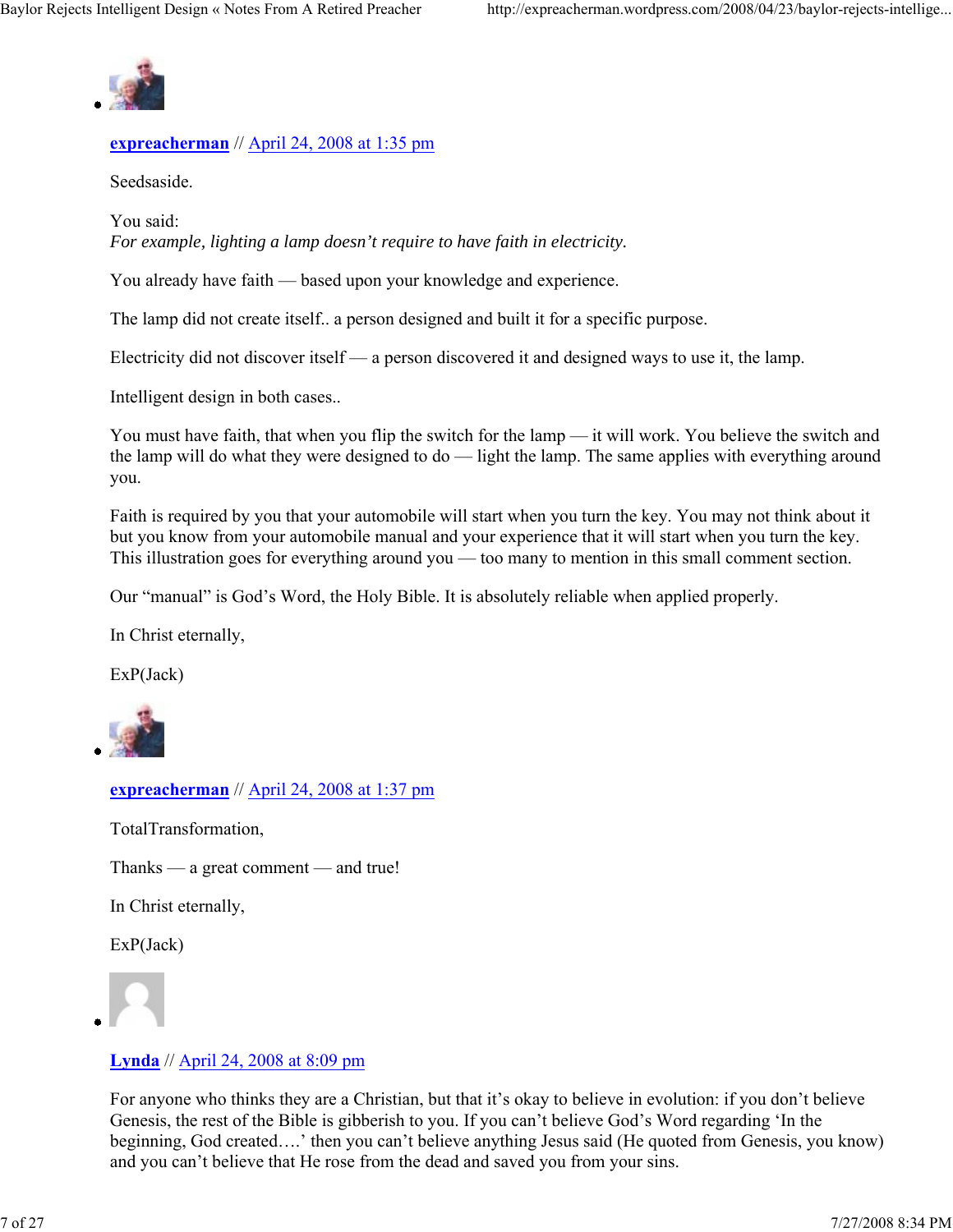In your worldview lie the seeds of destruction. God is a God of His Word Who cannot lie. Deal with it, or deal with the consequences of your disbelief. It's that simple.



**expreacherman** // April 24, 2008 at 9:03 pm

Lynda,

Great Biblical based comment — as usual.

Thanks…

ExP(Jack)



**seedsaside** // April 25, 2008 at 2:19 am

@Expreacherman:

So let's follow the logic: *The lamp did not create itself.. a person designed and built it for a specific purpose.*

1. So is it for lamps, cars, well anything human produces. But each kind of lamp wasn't designed by a single designer, nor are cars for that very same reason. Therefore, this is "evidence" for multiple designer**s**… I think you thus made an argument for pantheism (there's nothing that urge people to think there's only one grand designer of Nature, while there are so many designers for manufactures).

2. Let's look at cars. Okay, they are designed. But cars from the 1920's are not the same from those we see now (same for lamps or whatever manufactured good). Actually, there are lines were you can see improvements over time. Yep, cars evolved. Your argument is therefore an argument for evolution too.

Thanks and cordially,



**expreacherman** // April 25, 2008 at 10:15 am

Sorry Seedsaside, spurious sophistry.

Jesus Christ is the answer to your confusion.

Check Him out at: http://expreacherman.wordpress.com/eternal-life-for-you/

In Christ eternally,

ExP(Jack)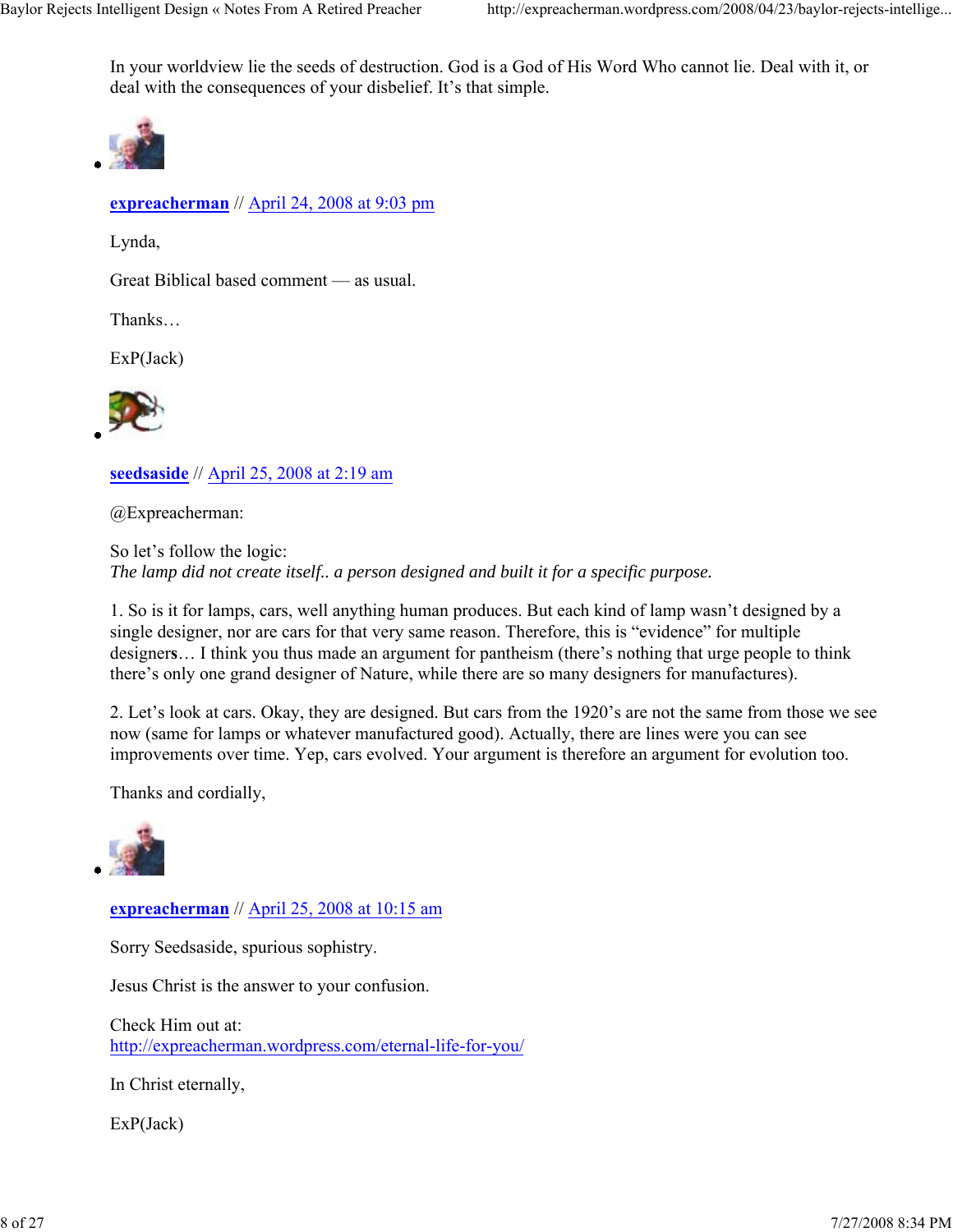

#### **matjew** // April 27, 2008 at 4:02 am

seedsaside, the evidence has never shown any intermediate species. All billions' of years' worth of fossil record.

The existing theory of evolution by random mutation + natural selection works just fine to explain variation, but not speciation. I do know a lot about it– I've taken MA level classes in evolutionary biology and count David Stern of Princeton as a friend of mine.

The problem is that this has become a religious debate on BOTH sides. A theory that does NOT yet adequately explain the facts has been put out as if it's something that needs to be BELIEVED in, in contrast to most science (nobody need believe in Einsteinian physics to use nuclear power!). And counter-theories (I personally like 'punctuated equilibrium far more than ID, anyway) have also been hijacked for explicitly religious purposes.

Unfortunately evolutionary scientists and pundits have sought to explain, not just describe, the process by which life arose and developed on earth. They have exceeded what science was really capable of.

Big Bang theory is perfectly compatible with theology (at least with Jewish theology, which I know the most about); it says what happened, and even aspects of how, but leaves plenty of room for WHY and HOW to bigger forces than science can grasp. Evolutionary EVIDENCE has that room– but the theory does not.

cf. http://www.geraldschroeder.com/



#### **expreacherman** // April 27, 2008 at 11:38 am

MatJew,

A very thoughtful piece… even though I disagree with some of it. The "billions of years" might disagree with my theology but you make a great point, no "intermediate species."

The Big Bang theory is a stretch for an evolutionist — because the materials (energy) which supposedly comprise the Big Bang had to be there (created) to go "Bang." Without "something created" it would not even be a whimper.

Your Tanakh and my Bible have the answer in Genesis 1:1 *In the beginning God created the heaven and the earth.* 

Thanks for your comments.

In Christ eternally,

ExP(Jack)

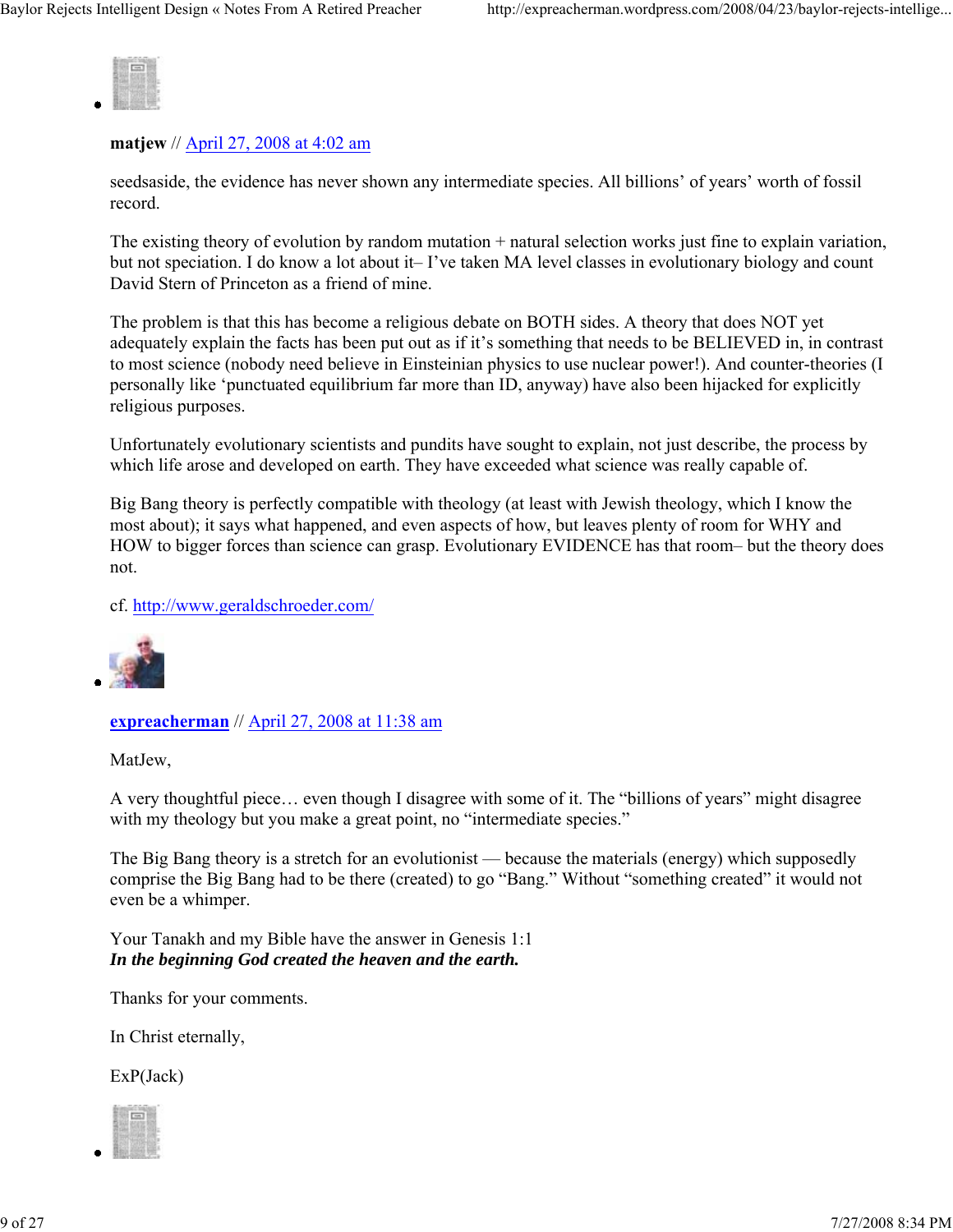# **matjew** // April 29, 2008 at 3:43 am

ExP, check out Gerald Schroeder. The Genesis account of 5768 years, and the billions of years that physics, geology, and paleontology claim, need not contradict.

In fact there is a Jewish midrash from thousands of years ago that alleges that Adam was actually the 974th generation of mankind (Moses was the 1000th). That would about work with anthropology's claim of the arising of modern man some tens of thousands of years ago.

Nachmanides, from 900 years ago, based on biblical sources and mysticism, claimed that the universe was over 4 billion years old. No problem with geology.

A biblical view holds that before people entered 'fallen' time, before experiencing the expulsion from Eden, they lived in an eternal 'now', where passage of time was subjectively felt differently. (check out hunter-gatherer groups...  $\odot$  Only after Adam's sin, do we feel time as we currently do– thus 5768 years.



# **Richard Bowman** // April 29, 2008 at 9:21 am

This may be a meaningless comment to most, but if you had of been there on Feburary 11, 1999 and held my son the day he was born, you would of been convinced that he was wonderfully created by the Living God!!!!!



# **expreacherman** // April 29, 2008 at 2:06 pm

Richard,

Amen!! There is proof.

In Christ eternally,

ExP(Jack)



**expreacherman** // April 29, 2008 at 3:03 pm

MatJew,

The Schroeder link did not work.. but never mind as I will stick to the Genesis account and apparent age concept rather than the billions of years idea.

You said, *"alleges that Adam was actually the 974th generation of mankind.."*

I believe the Biblical account that affirms Adam as the first man according to the book of Genesis. In addition we see: 1 Corinthians 15:45, 47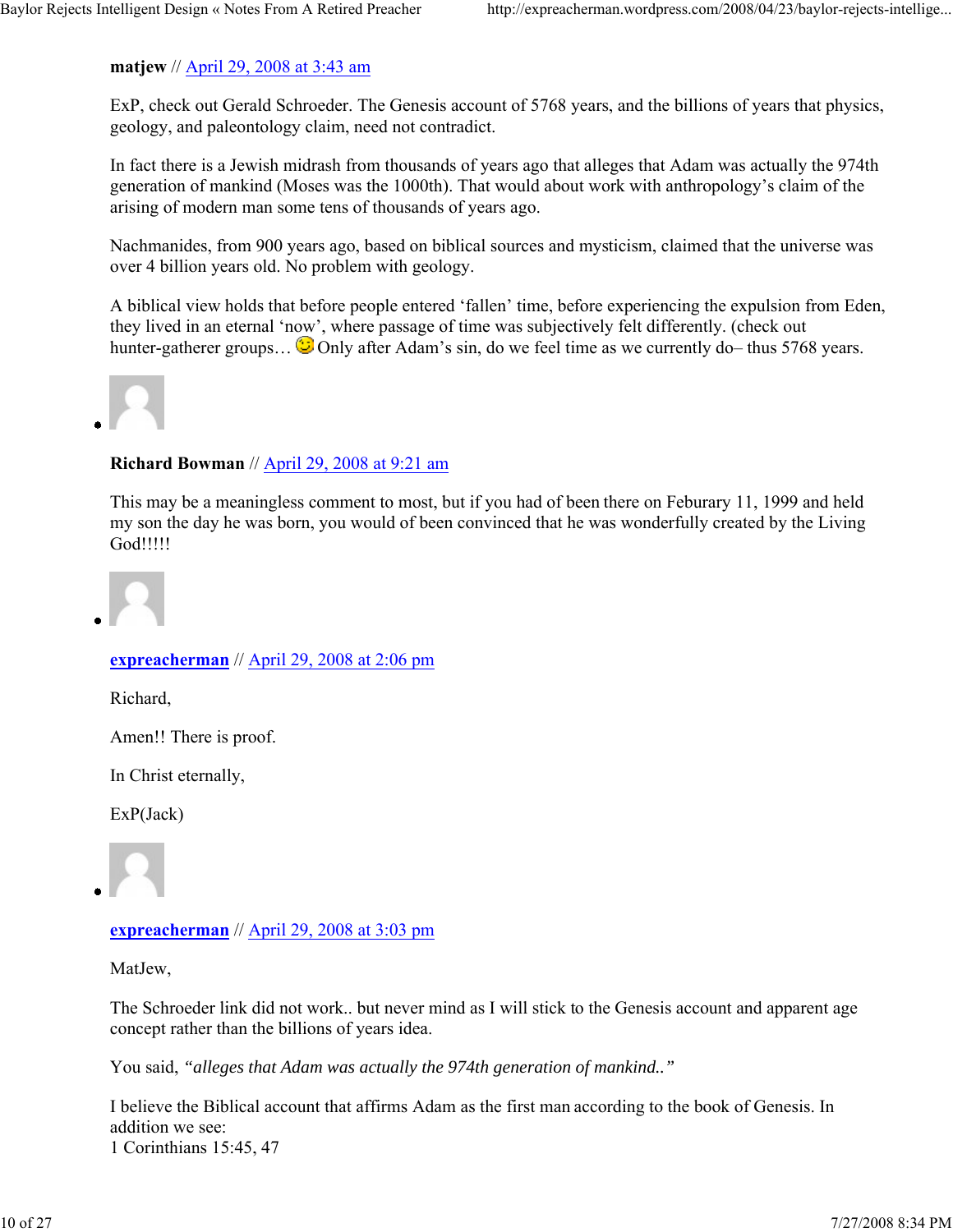*And so it is written, The first man Adam was made a living soul; the last Adam was made a quickening spirit. The first man is of the earth, earthy: the second Man is the Lord from heaven.* 

I disagree with Mr. Nachmanides, since he is a mystic, using portions of the Bible. Unfortunately there are many such mystics subverting the Bible who claim the "truth" from that time period — before and since. We see Mohammed, Joseph Smith and scores more — but there is no truth therein.

MatJew, I appreciate your comments and scholarship but obviously we disagree on theology. I appreciate that you agree that evolution is a myth.

Thanks for your comments.

In Christ eternally,

ExP(Jack)

**Morgan** // July 25, 2008 at 10:57 am

A quote from St. Augustine:

Usually, even a non-Christian knows something about the earth, the heavens, and the other elements of this world, about the motion and orbit of the stars and even their size and relative positions, about the predictable eclipses of the sun and moon, the cycles of the years and the seasons, about the kinds of animals, shrubs, stones, and so forth, and this knowledge he hold to as being certain from reason and experience.

Now, it is a disgraceful and dangerous thing for an infidel to hear a Christian, presumably giving the meaning of Holy Scripture, talking nonsense on these topics; and we should take all means to prevent such an embarrassing situation, in which people show up vast ignorance in a Christian and laugh it to scorn. The shame is not so much that an ignorant individual is derided, but that people outside the household of faith think our sacred writers held such opinions, and, to the great loss of those for whose salvation we toil, the writers of our Scripture are criticized and rejected as unlearned men.

If they find a Christian mistaken in a field which they themselves know well and hear him maintaining his foolish opinions about our books, how are they going to believe those books in matters concerning the resurrection of the dead, the hope of eternal life, and the kingdom of heaven, when they think their pages are full of falsehoods and on facts which they themselves have learnt from experience and the light of reason?

Reckless and incompetent expounders of Holy Scripture bring untold trouble and sorrow on their wiser brethren when they are caught in one of their mischievous false opinions and are taken to task by those who are not bound by the authority of our sacred books. For then, to defend their utterly foolish and obviously untrue statements, they will try to call upon Holy Scripture for proof and even recite from memory many passages which they think support their position, although they understand neither what they say nor the things about which they make assertion.

— De Genesi ad litteram libri duodecim ("The Literal Meaning of Genesis"  $\odot$ 

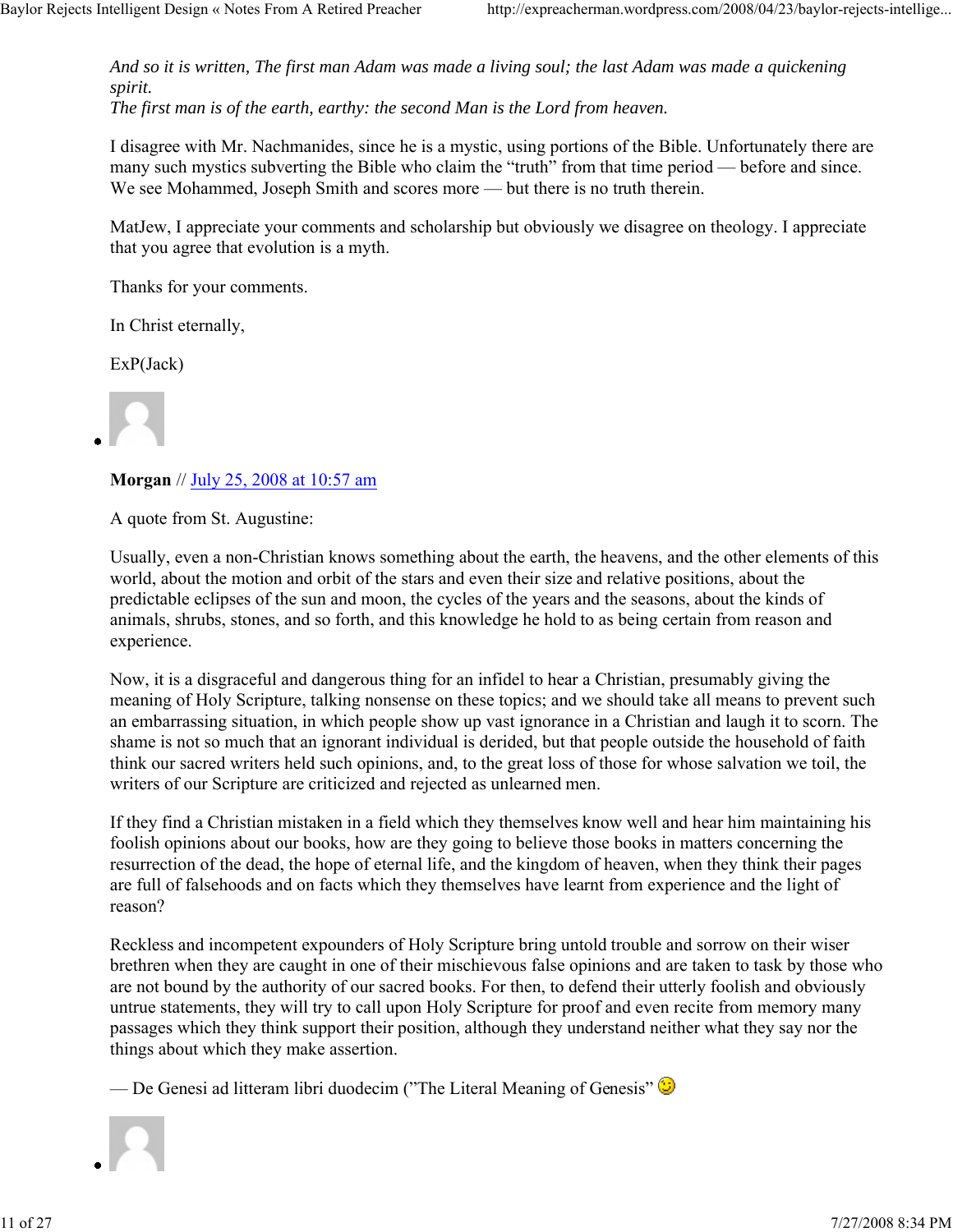#### **Infidel** // July 25, 2008 at 11:20 am

"The Big Bang theory is a stretch for an evolutionist — because the materials (energy) which supposedly comprise the Big Bang had to be there (created) to go "Bang." Without "something created" it would not even be a whimper.

Your Tanakh and my Bible have the answer in Genesis 1:1 In the beginning God created the heaven and the earth. "

So who created god?



#### **Michael** // July 25, 2008 at 12:43 pm

It's sad to see such comprise of a so-called Christian college not only endorsing evolution, but requiring their staff not to believe in intelligent design as an alternative or otherwise you cannot work there. Baylor is just as bad as a secular school.

There are new discoveries all the time, that show design or the data is not matching up with evolution…For example, there are now hundreds of animal genomes of which we are aware of. The evolutionists used this data to see if the evolutionary tree was correct. They were highly disappointed as only a very small fraction even indicated the evolutionary tree while the vast majority did not. On the higher levels of the tree it was even worse.

The recent discovery of Cro-Magnons had it's DNA tested, as it turns out, it has the same DNA as modern man. So where is all this genetic evolution? Answer: there is none. And why are Cro-Magnons still considered less than modern man when the DNA says otherwise?

Like I said, it's a terrible shame that Baylor has lowered itself and join forces with those who deny God in His Creation.



## **Infidel** // July 25, 2008 at 1:42 pm

Michael,

you're obviously not a scientist since you have no idea what you are talking about. The evolutionary tree is by no means the litmus test of evolution. In fact there are multiple evolutionary trees depending on which characteristics you are looking at.

With the completed genomes, we get a better estimation of the evolutionary tree, and this is what science does: keep collecting data to refine models and conclusions. Unfortunately this is too much for you to understand because you have been indoctrinated and trained to think dogmatically, as in this is the absolute truth and no one can question it.

This also points to another virtue of science, the ability to recognize when something is wrong, accept it, and improve it.

Baylor School of Medicine has a good reputation in the scientific world. Unfortunately, they are going to lose that standing if they continue down this path. If you are sad that a research department insists on the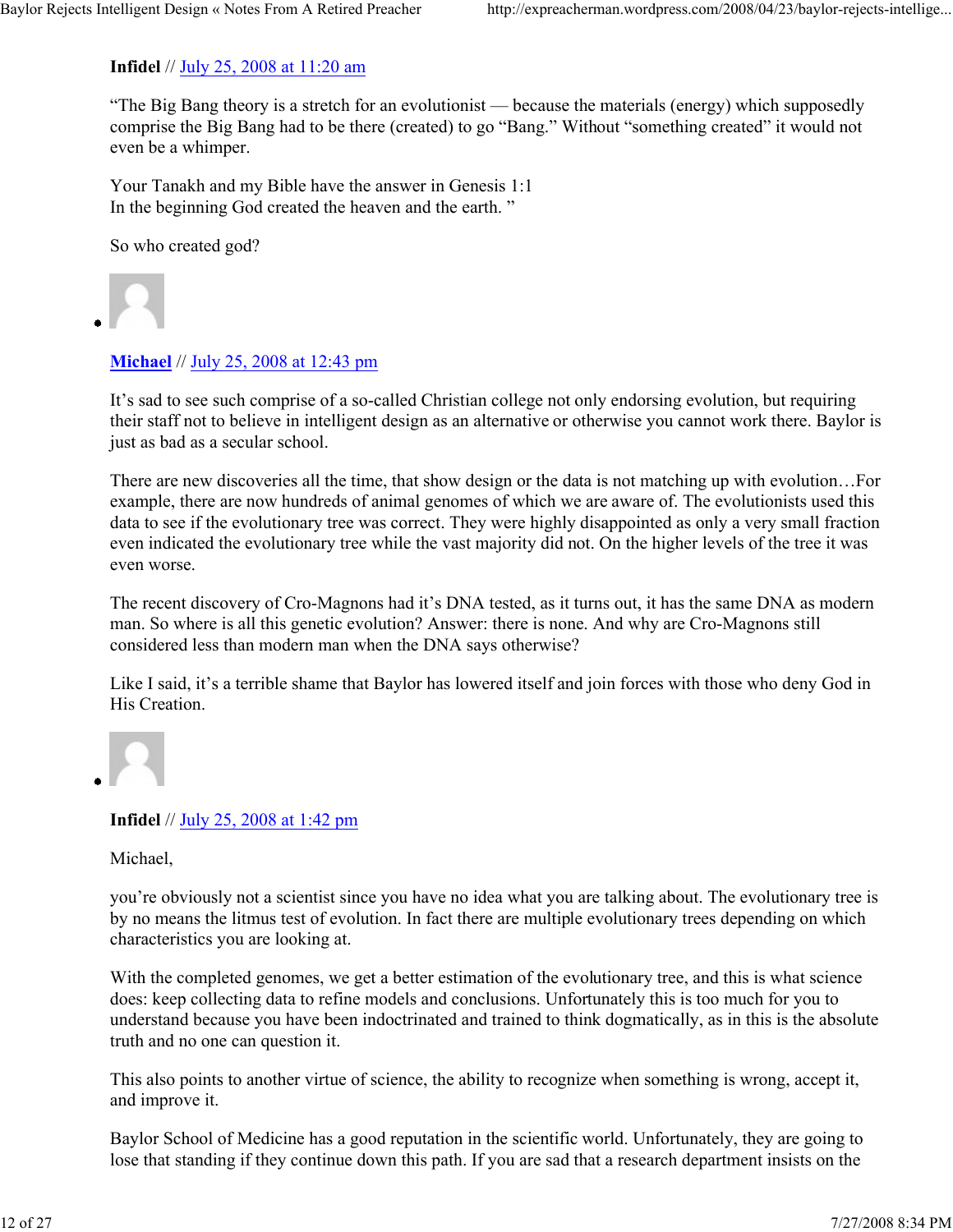scientific method, then do me a favor: next time you are sick, do not take medicine because they are the product of the secular way. If you do take medicine, then you are just a hypocrite, which, frankly, is quite the norm in your peers.



**Anthony** // July 25, 2008 at 2:04 pm

Michael:

You, sir, are terribly misinformed.

That we have isolated and sequenced sections of the DNA from Cro-Magnon and found them to be incredibly similar to that of modern humans is not a feather in your cap - it is a buttress to neo-Darwinism. You see, Cro-Magnons are ancestors of modern day Europeans - this is supported by anatomic comparison, DNA sequences, and mDNA sequences. The outcome you would like to see, that is, to support and ID/creationist point of view, is one where Cro-Magnon and modern human DNA differs SUBSTANTIALLY. This would be difficult for evolutionary biologists to make sense of.

In regards to the Cro-Magnon DNA, you beg "Where is all this genetic evolution?" Well, first you must synchronize your time scale - these samples were taken from bones 28,000 years ago. This is a blink of an eye in geological/evolutionary time. Scientists have determined mutation rates and the differences, slight as they are between modern man and Cro-Magnon, are precisely where scientists would have predicted them to be.

And, for my curiosity, can anyone tell me why the so many people of faith find such disdain in evolution by natural selection? It honestly boggles my mind why it should matter. Is it simply because it contradicts the Christian book? I just don't understand, I guess.

Well, no disrespect intended. Simply wanting to make a correction. Have a good weekend all...

#### **Anthony** // July 25, 2008 at 2:12 pm

Oh, and by the way, the "evolutionary tree" does not keep biologists up at night. In fact, it helps them sleep at night because very nearly everything fits just as the theory of evolution by natural selection would have predicted.

**Steven Sullivan** // July 25, 2008 at 2:15 pm

Url deleted by Admin



**Infidel** // July 25, 2008 at 2:33 pm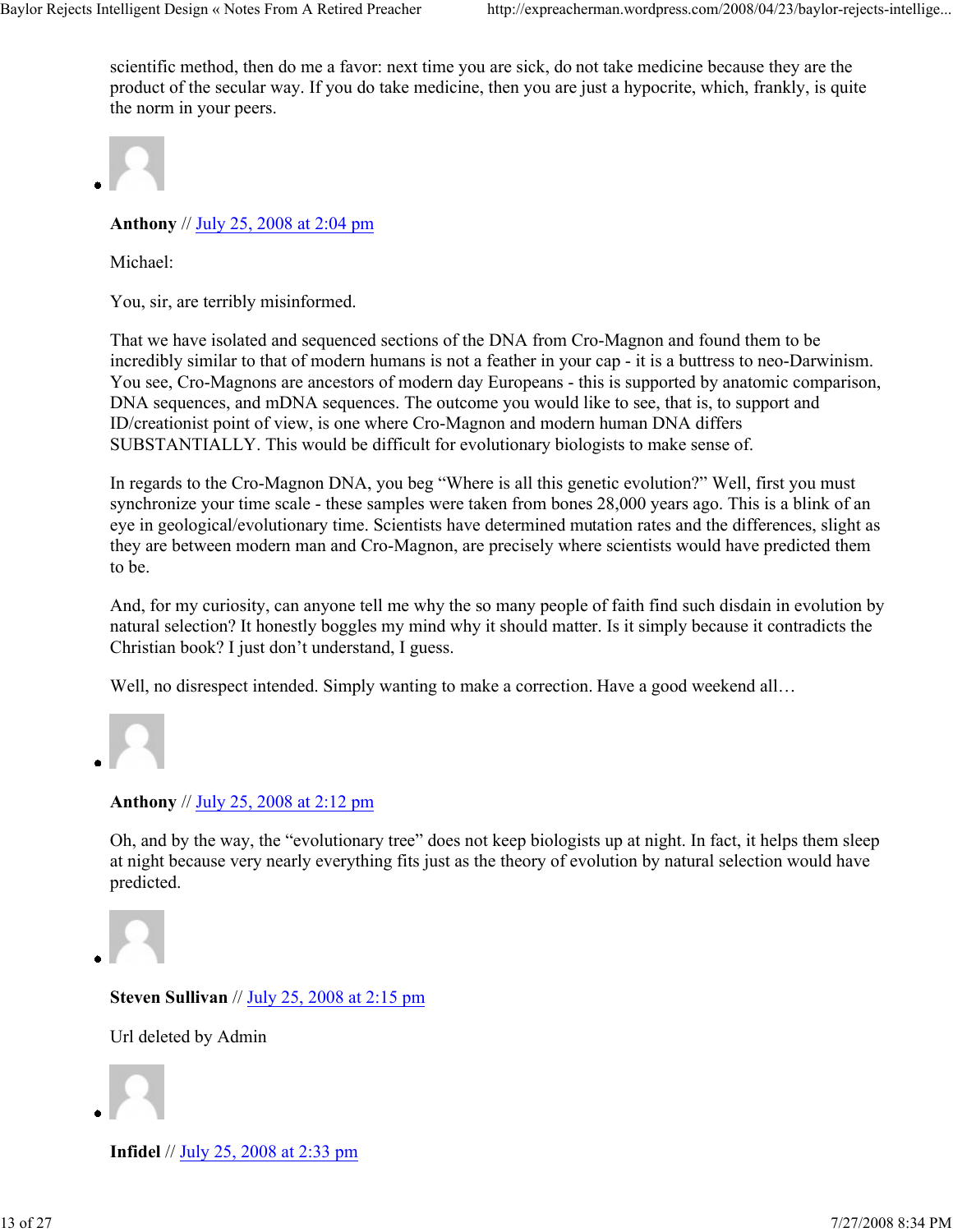Anthony,

actually you brought my attention to something else. The critical thinker, Michael, is happy to try to use that data to support his biblical understanding of nature, AND he has no problem with the fact that very same paper talks about the sample being 28,000 years old.

What is it Michael? How can you make a statement like that when the sample is more than 4 times older than what your Bible says the earth age is? Or was it the devil who put the bones there to confuse and tempt us?

Another piece of advice, don't talk about science because you sound how you really are; foolish and ignorant.

Here's the link to the paper that "disproves" evolution: http://www.plosone.org/article/info:doi%2F10.1371%2Fjournal.pone.0002700

Here's the last sentence of this paper: "Therefore, Paglicci 23 (as well as other remains studied under comparable conditions in the future) promises to be a valuable source of information on DNA diversity in the past, and can pave the ground for a more exhaustive understanding of human evolutionary history."



## **Anthony** // July 25, 2008 at 2:58 pm

Infidel,

Yes, indeed. It looks to be a combination of cherry picking and envy. On one hand, the creationists are quick to quote, cite, or otherwise advertise anything that remotely looks like science because they, in their private worlds, do actually see the explanatory power of science. It is as you alluded to earlier in their trips to the hospital. Most (I say most, because there are also the aspects of physics and chemistry) of modern medicine is built upon the study of life - biology - and as Dobzhanksy said, "Nothing in biology makes sense except in the light of evolution." They are willing to laud the efforts of doctors and nurses and the life saving treatments they and their children and loved ones receive but have nothing but vituperative venom for the theory that explains, at its base, why their child's meningitis was susceptible to antibiotics. This, of course, is why they cherry pick. Either way, the gaps in science shrink every day. And I would think that one should have a general respect with regard to scientists. They are the ones of the front lines trying to elucidate the mysteries of life so that we might be able to more fully understand the mystery and, with any luck, save lives.

I want to know, really really badly, is there anything that a follower of Christ (or any person of faith) could come to see, taste, smell, feel that would falsify his or her belief in Christ? Anything at all? This is a very important question.

Ciao.



## **expreacherman** // July 25, 2008 at 3:03 pm

Infidel,

You accused Michael with the words, .."...foolish and ignorant..."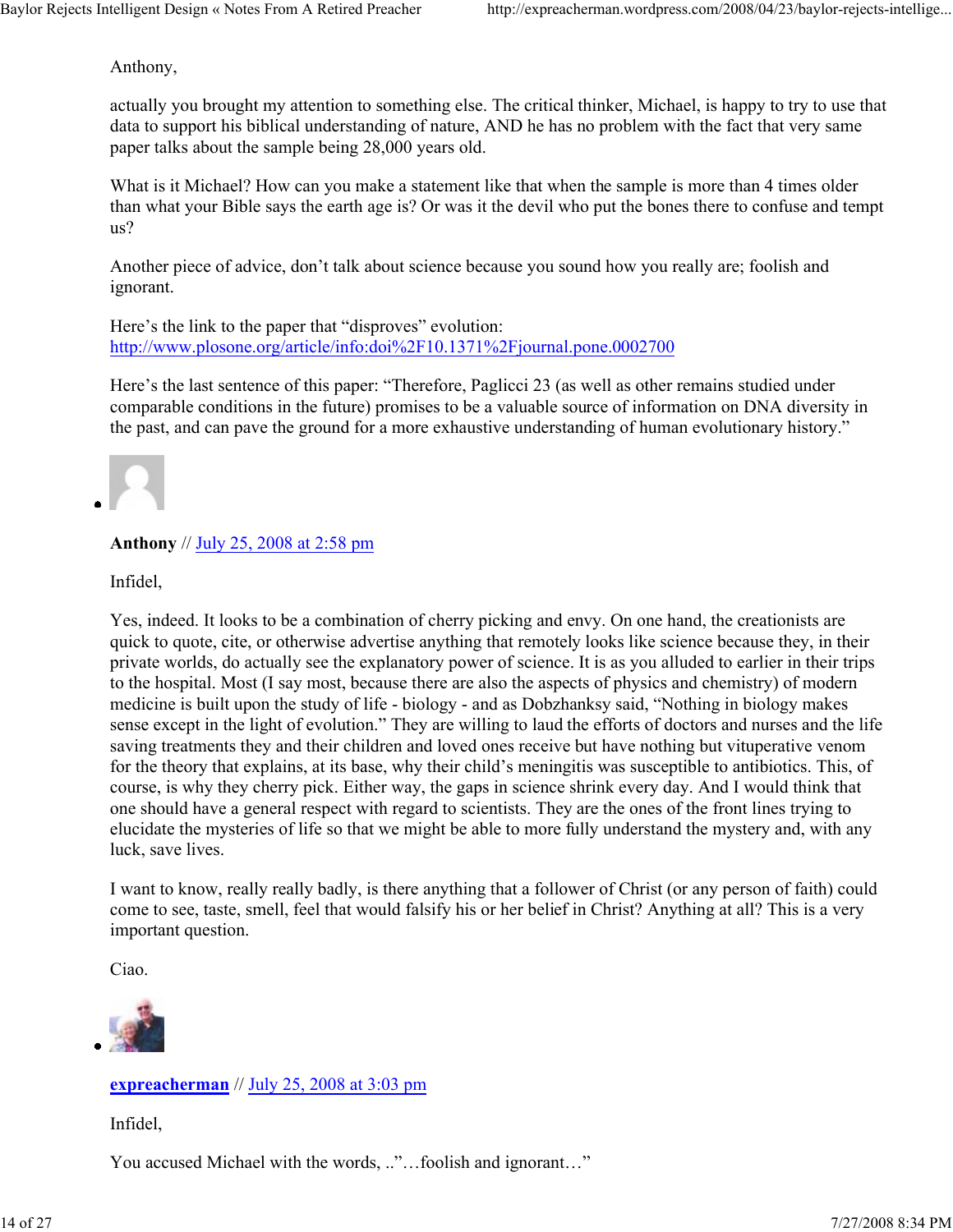A thesis, insane thoughts and illogical theories are acceptable from you — but pejoratives are not.,

Such are not necessary and add nothing to your specious discussion. Any further such derogatory personal attacks will prompt me to close your end of the discussion.

In Christ eternally,

ExP(Jack)

**Paco** // July 25, 2008 at 3:06 pm

This is how I see it — every religion has a different view of God, and every Christian has a different take on the Bible (whether the earth is literally young or old, whether adulterers should be stones, etc.).

I don't have a problem with personal religious experiences, but with people saying that their interpretation of an ancient book is the one and only truth. Be a bit more open-minded, and realize how much of what you believe is by your own choice.

I'll keep on paying attention to the evidence, based on a broad community of thousands of trained scientists. Yes, it's a conspiracy, one to root out the problems with hypotheses and organize them into robust theories that make useful predictions. Evolution works as omnipresent tool of biologists. Doubt it if you want, but somehow I don't think that will keep you from enjoying the medical fruits of evolution-based research.

Unless you destroy science education in this country, so that we're eventually too poor to afford medicine.



#### **Toni Clifton** // July 25, 2008 at 3:21 pm

Poor deluded Baylor University. Not only is it football program at the bottom of the Big 12, but now its academics are at the bottom of the entire NCAA. Give up the notion of gods and godesses you southern baptist hicks. Its time to realize that christianity needs to take its place with other dead religions in that mass grave that we call mythology.



## **Infidel** // July 25, 2008 at 3:28 pm

ExP,

my statement was not an accusation. An accusation is not based on any evidence. My statements were a conclusion based on what Michael is saying, pretty much the same way you call my thoughts (and therefore me) insane.

Is it not ignorant and foolish to refer to a finding that is asserts that a bone sample is 22,000 years older than (what they think) the age of earth is?

Of course you have every right to remove my comments, since this is your blog, but please don't justify it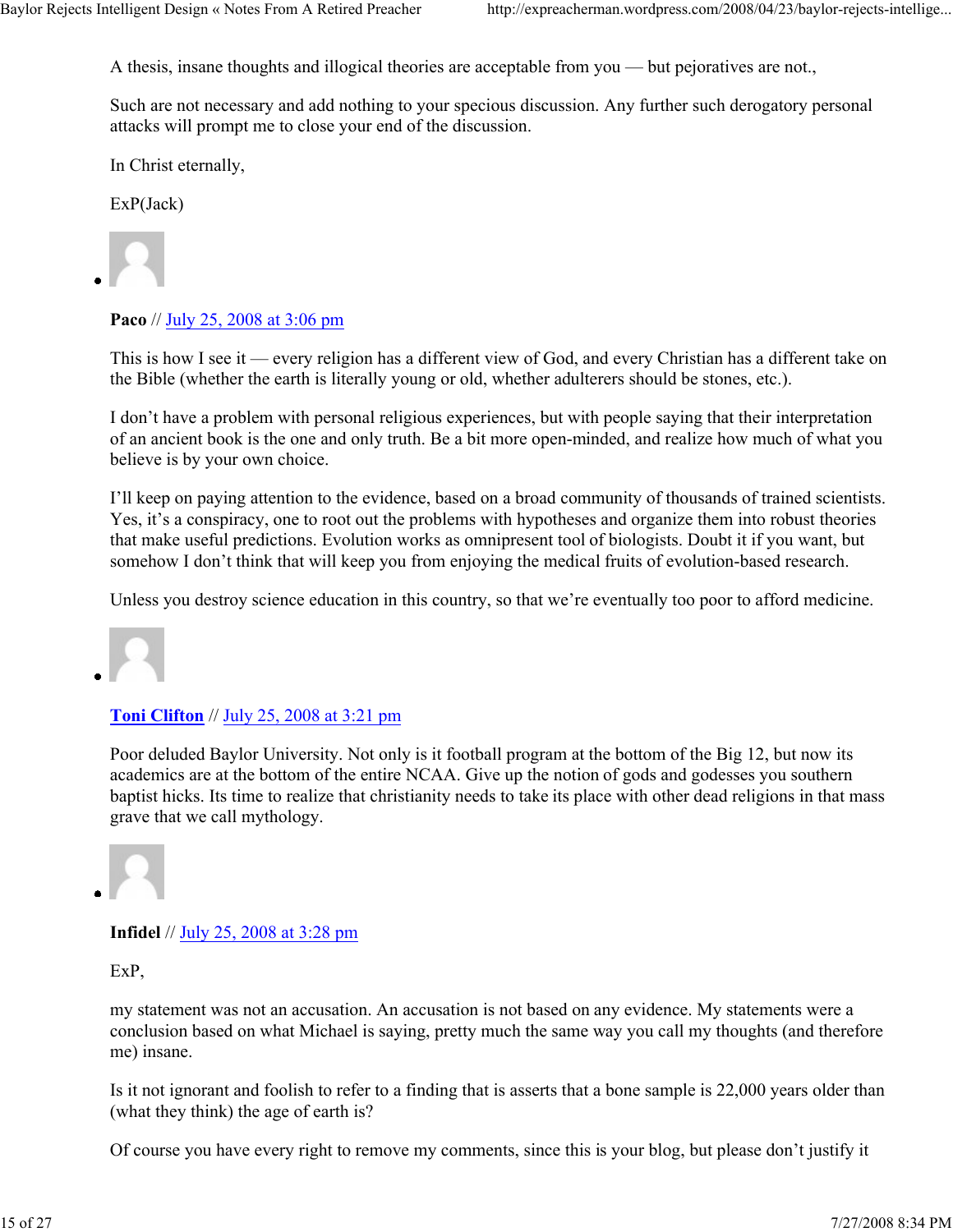by calling my statements derogatory. If one doesn't like criticism, they should not make opinions public, especially in area where they obviously lack expertise.

One more thing, you haven't answered a question I directed at you…:

You said that the big bang can only happen if someone created matter, so the answer is… "In the beginning God created the heaven and the earth. " So who created god?



**expreacherman** // July 25, 2008 at 3:56 pm

Infidel,

 $#1$  — I did not call you insane — but your thoughts — Derive whatever you wish from that.

#2 God is eternal — no beginning — no end. He was not created — but is eternally existent..

Your choice to believe it or not. I choose to believe.

Aren't you happy we have choices in life and are not coerced into believing the Politically Correct — YET!

In Christ eternally,

ExP(Jack)

**Infidel** // July 25, 2008 at 4:23 pm

ExP,

Re: #1, so it's not ok to be forthcoming and directly state a conclusion, but it's perfectly ok to insinuate it.

Re:#2, appropriate response since we are talking about insane thoughts, right? Just regurgitate dogma and axioms to answer the same argument you base your rejection of scientific ideas. So what if a scientist said "Matter and Energy are eternal — no beginning — no end. They were not created — but are eternally existent.."

Would you buy that? Then why do you buy the God argument? To me, that reasoning is insane and schizophrenic … however, just to be clear, I am not saying that you are insane and schizophrenic.

Also, it's very rich that you ask me if I am happy about having choices. Do you mean to tell me that you are pro-choice???



**Anthony** // July 25, 2008 at 5:05 pm

All,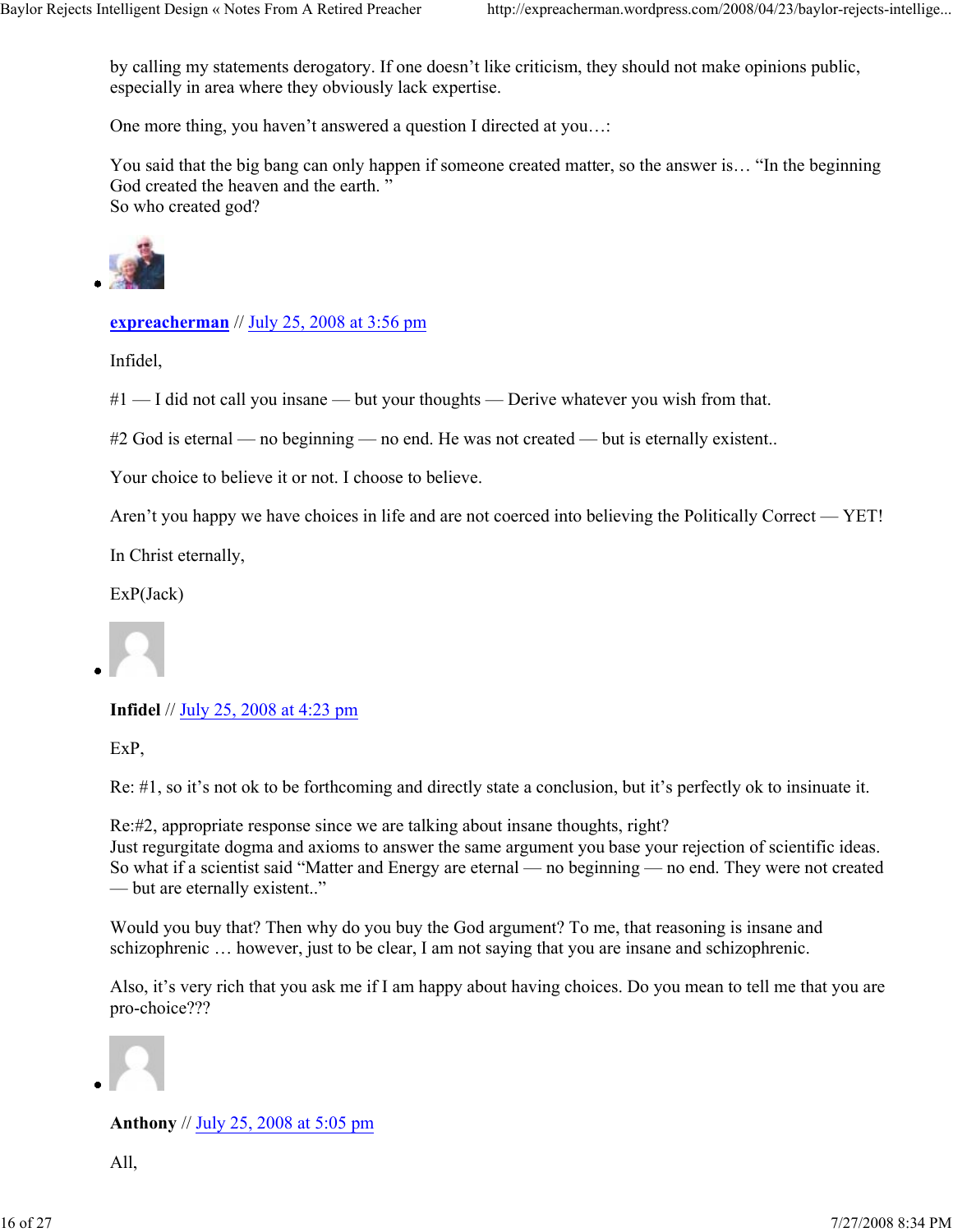May I offer something? Call me a fence sitter - but two, maybe three things:

To be employ or be called 'ignorant' is often meant and received in an offensive manner. However, in and of itself it merely means that one does not know or have all of the available knowledge or evidence. ExP, sir, you could conceivably accuse myself or Infidel, etc. of being 'ignorant' on theological content or 'the truth that is Jesus Christ.' Mutatis mutandis, Infidel could accuse you or I or Michael etc. of being completely 'ignorant' on network servers, or shipbuilding or fishing for walleye or whatever it is he is knowledgeable at. Both of you in those situations were merely accusing the other of being, how shall we say, uninformed? Second, what we should hope in each other, especially given the age and implications of the debate, having been as old as our first ability to think and reason and ponder, is that he or she will marshal all of their rationality, passion, hopes, fears, and gut feelings (but not too much of the last one) on the debate and offer them forward without employing argumentum ad hominem. This is civility. So, in a turn, I completely agree with you, sir: one should not level disrespectful or derogatory remarks. However, I would be remiss if I did not end by saying that it would be a stretch to accuse Infidel of this: his remarks are accurate given the transcript: Michael's knowledge of the theory of evolution by natural selection does appear to be limited; he does appear ignorant of even the basic elements.

Thanks, bye.

#### **Anthony** // July 25, 2008 at 5:26 pm

ExP:

You state: "God is eternal — no beginning — no end. He was not created — but is eternally existent." in response to Infidel's repeated prodding. I find it difficult to swallow that you can claim (Or the church can claim, or he can claim for himself) this incredible attribute - to live forever! - I think I would like this! But what follows is its corollary: why can't the universe be eternal? If your god can, why can't my 'ultimate?' Its seems egocentric, 'chosen,' as the Jewish acolytes know it. I call it conceited. If you can claim that property, so should I be able to. And. It just so happens that our physics is beginning to add to this discussion in empirical ways.

Which brings me to this thought: Faith, to me, feels like the mother of all cop-outs. It makes us content with what we know. It makes us content with, or be okay with not knowing. I am a biochemist in training. There isn't a part of me that can stand not knowing. I need to investigate. I need to get the answer. To have to swallow some Bronze Age worldview of, say, the Rock of the Ages would be death to my greatest faculty: reason. Reason: the part of me that insists on knowing - The Ages of the Rocks.

Science gets results. And what it reveals is part of what makes life worth living. Evolution by natural selection EXPLAINS. Creationism or Intelligent Design (sometimes called Creationism in a cheap tuxedo) does not explain anything. It merely postulates. And in doing so, merely begs the questions again, Who made God?, thus promoting an infinite and sterile regression.



## **GangstaGangsta** // July 25, 2008 at 11:09 pm

Expreacherman and Anthony, the truth is neither of you know whether it's ID or EVO.

Expreacherman relies on anecdotal evidence and testimonial evidence.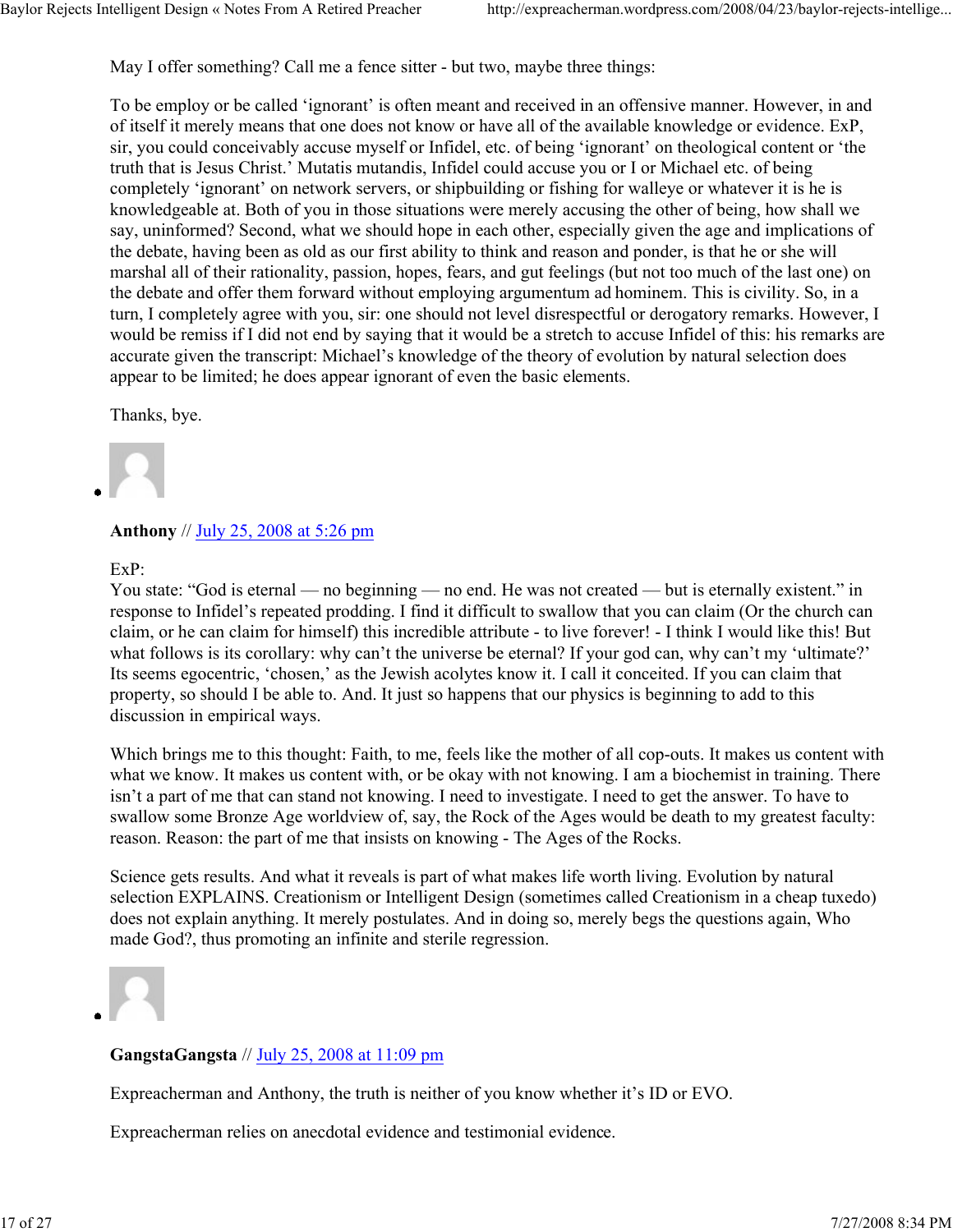Anthony relies on statistical evidence and analogical evidence.

Now the question becomes what type of evidence should you hold in higher regard? Odds are nothing can make either of you change your minds and you can wax poetic on semantics when it boils down to you both being WRONG…. and right. Okay, now flame me.



# **Anthony** // July 26, 2008 at 4:52 am

Gangsta! Don't fall into the trap of relativism! Not all evidence is created equal! Your point is not one of equal distinction!

I must go to work, so my thoughts will ruminate on this throughout the day. However, if I could be so terse so as to head off a lengthy debate on 'types of evidence' may I just pose the question, Which type of evidence gets the the best and most accurate types of information? Further, what is this testimonial evidence you speak of? It smacks with arbitrariness!

As I mentioned - science gets results. You will find reminders of that as you read this. Now turn your head to the right and look for a result. Now left. You are surrounded.



# **GangstaGangsta** // July 26, 2008 at 12:11 pm

I agree with you 100%. But, others do not for a myriad of reasons. That is an important question we should be asking.

FYI: Testimonial evidence is that of established or credible sources. It has also been referred to as anecdotal evidence.



## **Anthony** // July 26, 2008 at 3:14 pm

Yes, indeed. But take whatever you need to know about even, say, law. All of those types are weighted differently and for good reason. Gangsta, you say, "But others do not for a myriad of reasons." Yes. Probably. But one can be right. One can be partially right. And one can be wrong. But there are times that one can be not even [add italics] wrong. This is a very important distinction.



# **PH (A Baylor Student)** // July 26, 2008 at 5:27 pm

Robert Mark's area of expertise is not biology. It takes a biochemistry degree to understand how chemical phenomenon in meiosis leads to changes in the genome. Biochemists don't even have a complete understanding yet. Its not possible to set up a proper evolutionary infromatics experiment because the chemical background isn't there.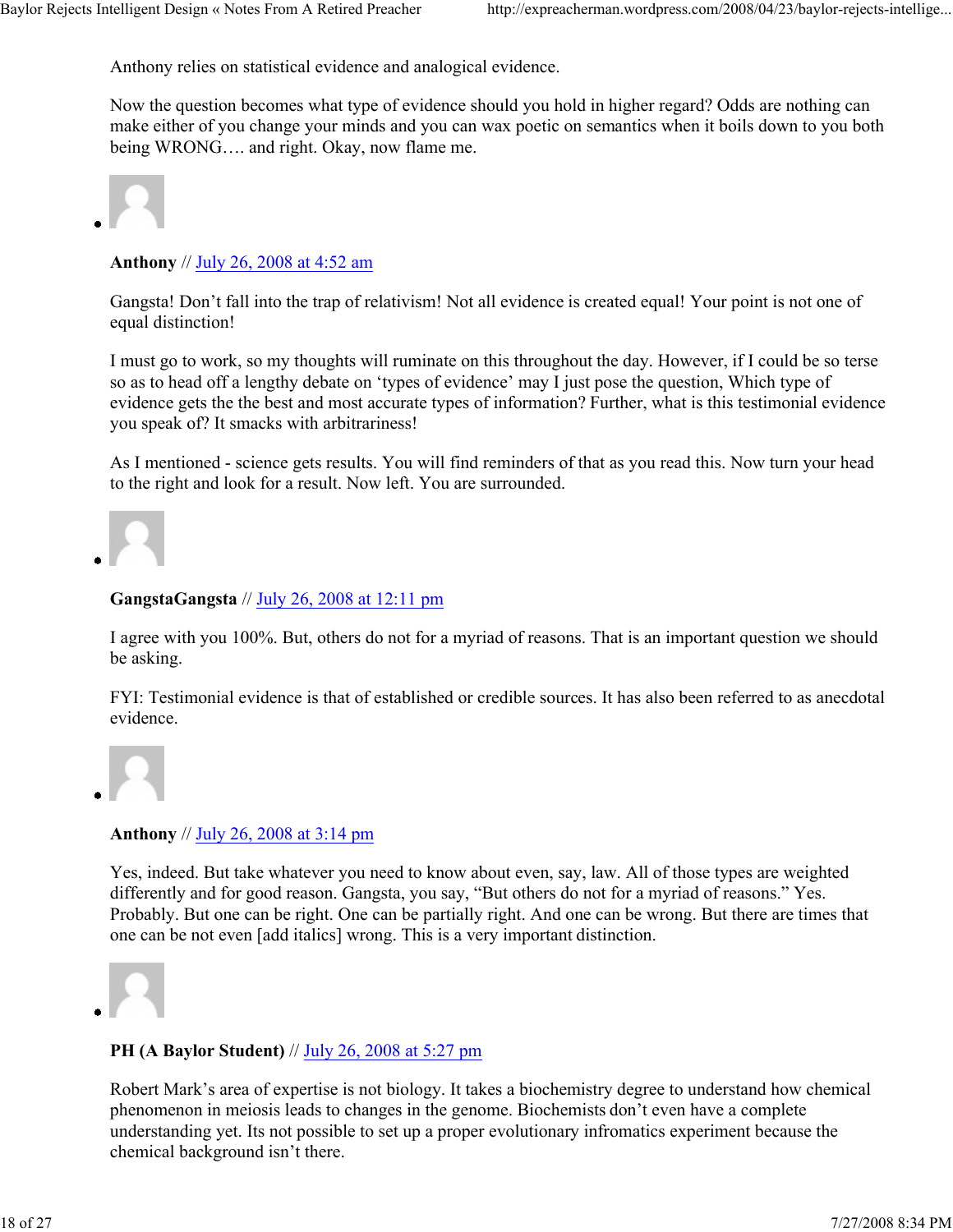Robert Marks is also a lier because the funds for his evolutionary infromatics project where charted for another. The university and funders were paying for one type of research from him and he cheated them out of that money.

P.S. Baylor is one of the few bastions of intelligent Christians. Please, until you get a science degree, shut your trap you grumpy old man.

P.S.S. Ever generation of young people improves upon the last.

.

#### **expreacherman** // July 26, 2008 at 5:32 pm

It will be tough for this "grumpy old man" to post this in a readable format but please bear with me.

Atheists and those who deny the very God who created them have no monopoly on the sciences.

This list is from Dan Graves' book Scientists of Faith (Kregel Resources: Grand Rapids, MI; 1996). The book is subtitled: Forty-Eight Biographies of Historic Scientists and Their Christian Faith.

John Philoponus Aristotle's early Christian critic Hugh of St. Victor theologian of science Robert Grosseteste reform-minded bishop-scientist Roger Bacon Doctor Mirabiles Dietrich von Frieberg the priest who solved the mystery of the rainbow Thomas Bradwardine student of motion Nicole Oresme inventor of scientific graphic techniques Nicholas of Cusa grappler with infinity Georgias Agricola founder of metallurgy Johannes Kepler discoverer of the laws of planetary motion Johannes van Helmont founder of pneumatic chemistry and chemical physiology Francesco Maria Grimaldi discoverer of the diffraction of light Blaise Pascal mathematical prodigy and universal genius Robert Boyle founder of modern chemistry John Ray cataloger of British flora and fauna Isaac Barrow Newton's teacher Antonie van Leeuwenhoek discoverer of bacteria Niels Seno founder of geology James Bradley discoverer of the aberration of starlight Ewald Georg von Kleist inventor of the Leyden jar Carolus Linnaeus classifier of all living things Leonhard Euler the prolific mathematician John Dalton founder of modern atomic theory Thomas Young first to conduct a double-slit experiment with light David Brewster researcher of polarized light William Buckland geologist of the Noahic flood Adem Sedgwick geologist of the Cambrian Augustin-Jean Fresnel the physicist of light waves Augustin Louis Cauchy soulwinning mathematician Michael Faraday giant of electrical research John Frederick Herschel cataloger of the Southern skies Matthew Fontaine Maury pathfinder of the seas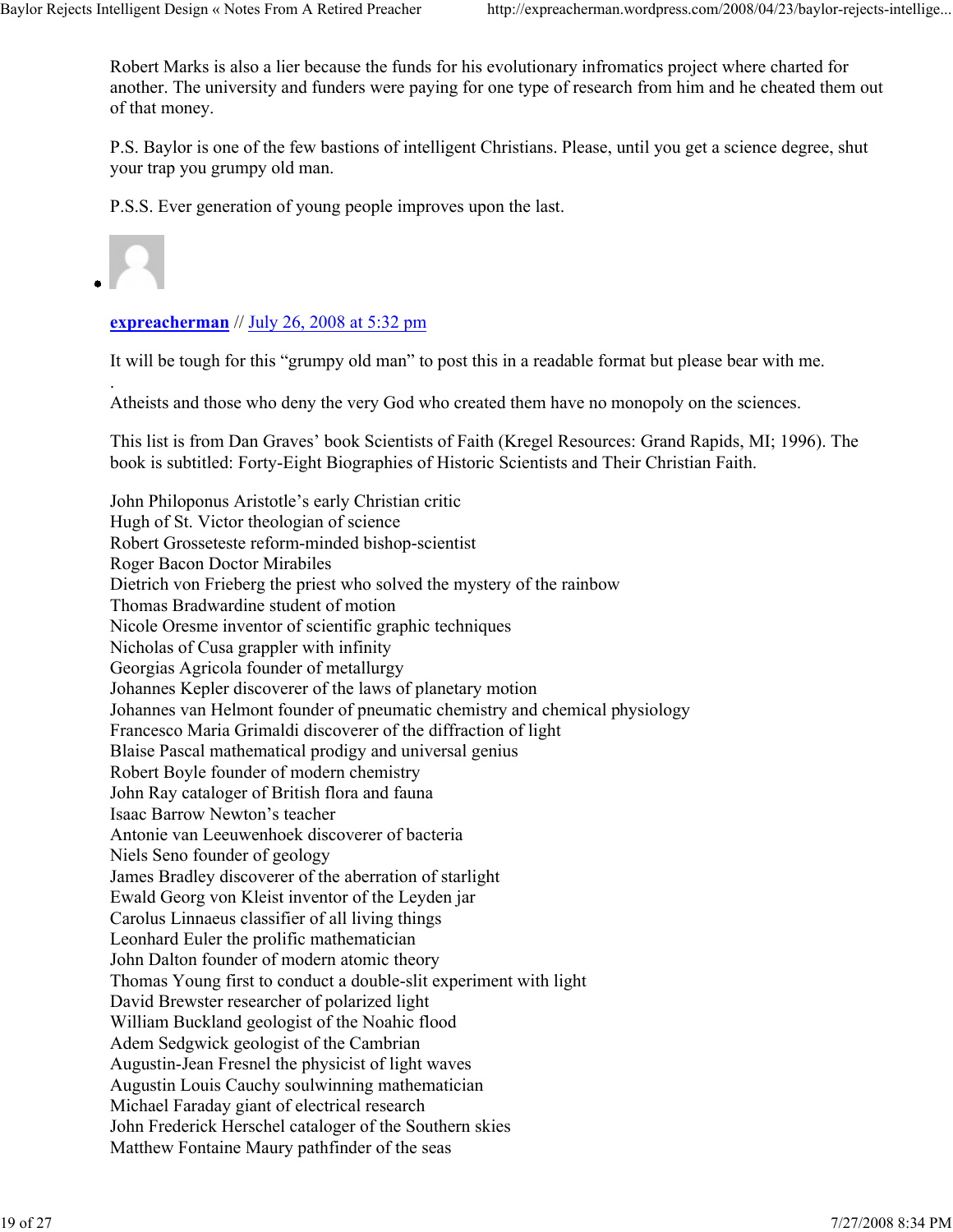Philip Henry Gosse popular naturalist Asa Gray influential botanist James Dwight Dana systematized mineralogy George Boole4 discoverer of pure mathematics James Prescott Joule originator of Joule's Law John Couch Adams codiscoverer of Neptune George Gabriel Stokes theorist of fluorescence Gregor Mendel pioneer in genetics William Thomson, Kelvin physicist of thermodynamics Georg Friedrich Riemann the non-Euclidean geometer behind relativity theory James Clerk Maxwell father of modern physics Edward William Morley Michelson's partner in measuring the speed of light Pierre-Maurice-Marie Duhem physicist who recovered the science of the Middle Ages Georges Lemaitre showed us the universe is expanding George Washington Carver pioneer in chemurgy Arthur Stanley Eddington the astronomer who ruled stellar theory

While some of these may disagree with my Biblical doctrine, each believed in the same God and Savior, Jesus Christ as I.

And not the least of such a list is the inventor and developer of the Van de Graff Generator, developed for practical use by my mother's first cousin (my second cousin, I suppose), Robert J. Van de Graaff at Princeton University. His development of this generator was an initial step toward atomic research. He was a believer in Jesus Christ. Incidentally Princeton University originated as a Christian University until tragically overrun by secularists such as so many of you.

But I thank my God and Savior — you and I have a choice to believe or not in Jesus Christ — His creation, etc.

In Christ eternally,

ExP(Jack).



**expreacherman** // July 26, 2008 at 8:11 pm

PH of Baylor,

Obviously you are soon to be a freshman at Baylor.. What do you mean when you say, "Robert Marks is also a lier?" Did you mean "liar?" Surely you know the difference.

In your last pert little "P.S.S." you said "ever." What do you mean? Are you a modern English teacher or are you the product of a modern day high school education - or both?

Are you sure you are a student at Baylor?

In Christ eternally,

ExP(Jack)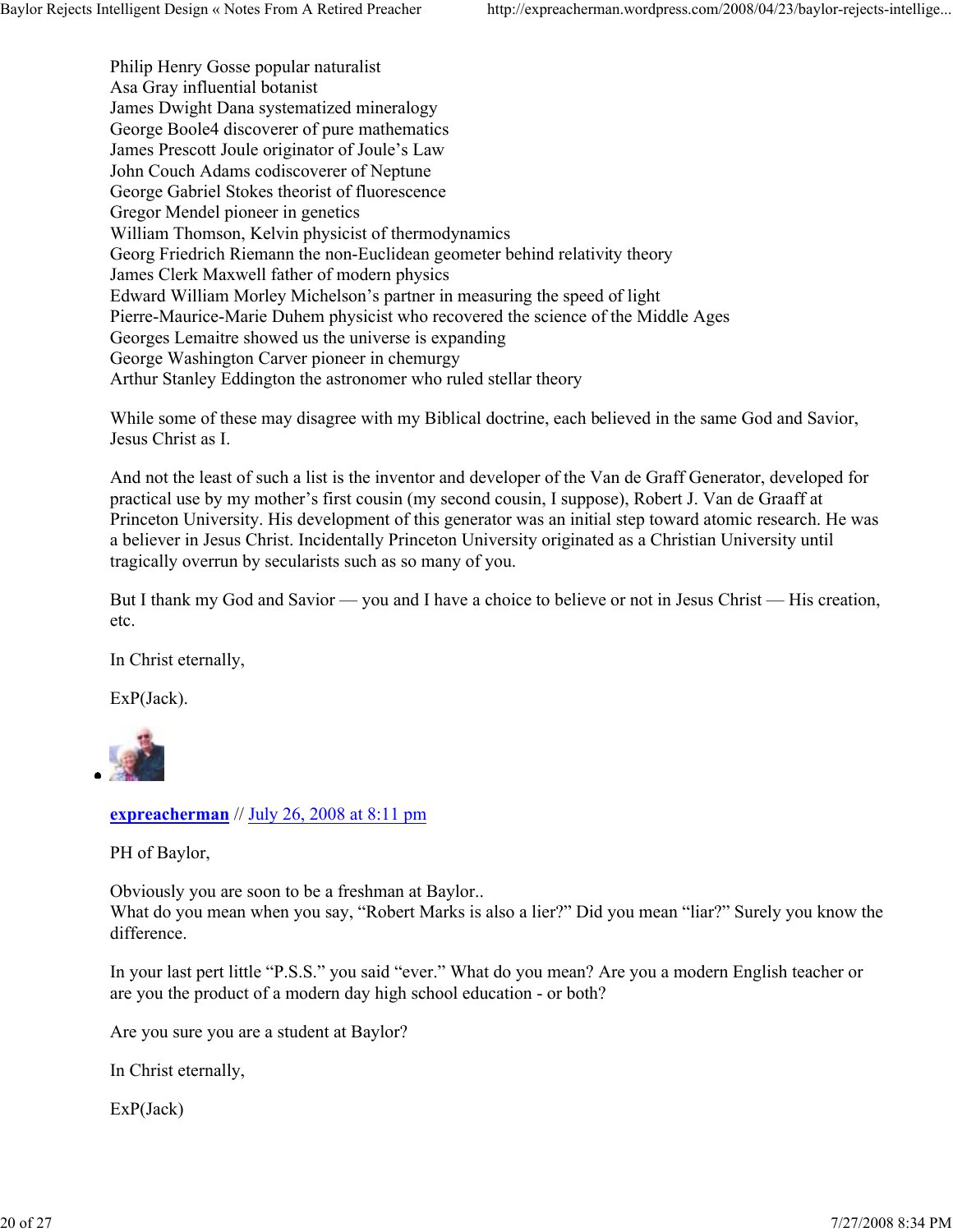

# **David H. Wyatt** // July 26, 2008 at 10:41 pm

Wow, bro. Jack, this topic certainly came back to life, didn't it?!

It strikes me almost funny to hear folks tout "science" as the end-all of how one ought to make their decisions, since science is simply man's observance of what he thinks he sees around him. It is changing all the time in many ways, yet not one iota of the Bible's truth has ever been successfully refuted, most especially the piece-de-resistance of it all, the resurrection of Christ, though many have & still do try! The Bible's truth is unchanging & unuchangeable! I can't forget Dr. W. A. Criswell's statement (A Baylor graduate by the way, of many years ago when it was sound!) He said, basically that science was like a chicken, it is molting all the time! He then gave this humorous but true-to-life quip. He said a woman was having trouble sleeping, so she went to her doctor about it once again. He told her to eat something before she went to bed. She then responded, "But doctor! You just told me last week that I was not to eat before going to bed! Why the change?" His response: "Tut, tut madam. Science has made great strides in this last week!" Thanks, but I'll stick with the unchanging eternal Word of God. It's revelation for me over speculation. The choice is clear: Either revelation from the One who was there & did it, or speculation by men who only see a tiny speck of time & don't even understand the speck they see! God, on the other hand, sees the end from the beginning. (Isa.46:10) He doesn't need a Creator, since He IS the Creator! If you ask who created god, you just admit that your "god" is a created being himself. The God of the Bible is the Creator & has none to answer to!

But, before I end this already too-long post, may I say that science, when done right, & not made a religion such as evolutionary thought is, does help mankind as God meant it to. He created many helpful things in our earth that He has allowed man to find that are very helpful. Your list of believers who have done so is impressive. Thank you bro. Jack for posting this. Thank God that He loves us enough to send His Son to die for our sins. Mine are many, & I am so thankful that He did not leave me to die ini them as I deserve. Praise His Name. May the Lord bless you bro. Jack.



#### **Anthony** // July 27, 2008 at 6:40 am

D.H. Wyatt: Yuck. Don't you see that what you call "truth" are merely assertions? There is not a grain of truth in asserting that JC resurrected. How could anyone hope to 'refute' it? You're tucked nice and safe behind the wall of faith. Reason is no good here. Logic is not good here. You're safe from ANYTHING that might call into question or falisfy your belief! Amazing thing, faith! You make claims that are unfalsifiable! This is absurd in the highest degree! You'll never have to account for anything…just run and jump behind that wall and throw up your white faith flag. Get your head out of the clouds!

What's with the admonishment over spelling? Is that what we've come to?



## **expreacherman** // July 27, 2008 at 1:29 pm

Bro David,

Thanks,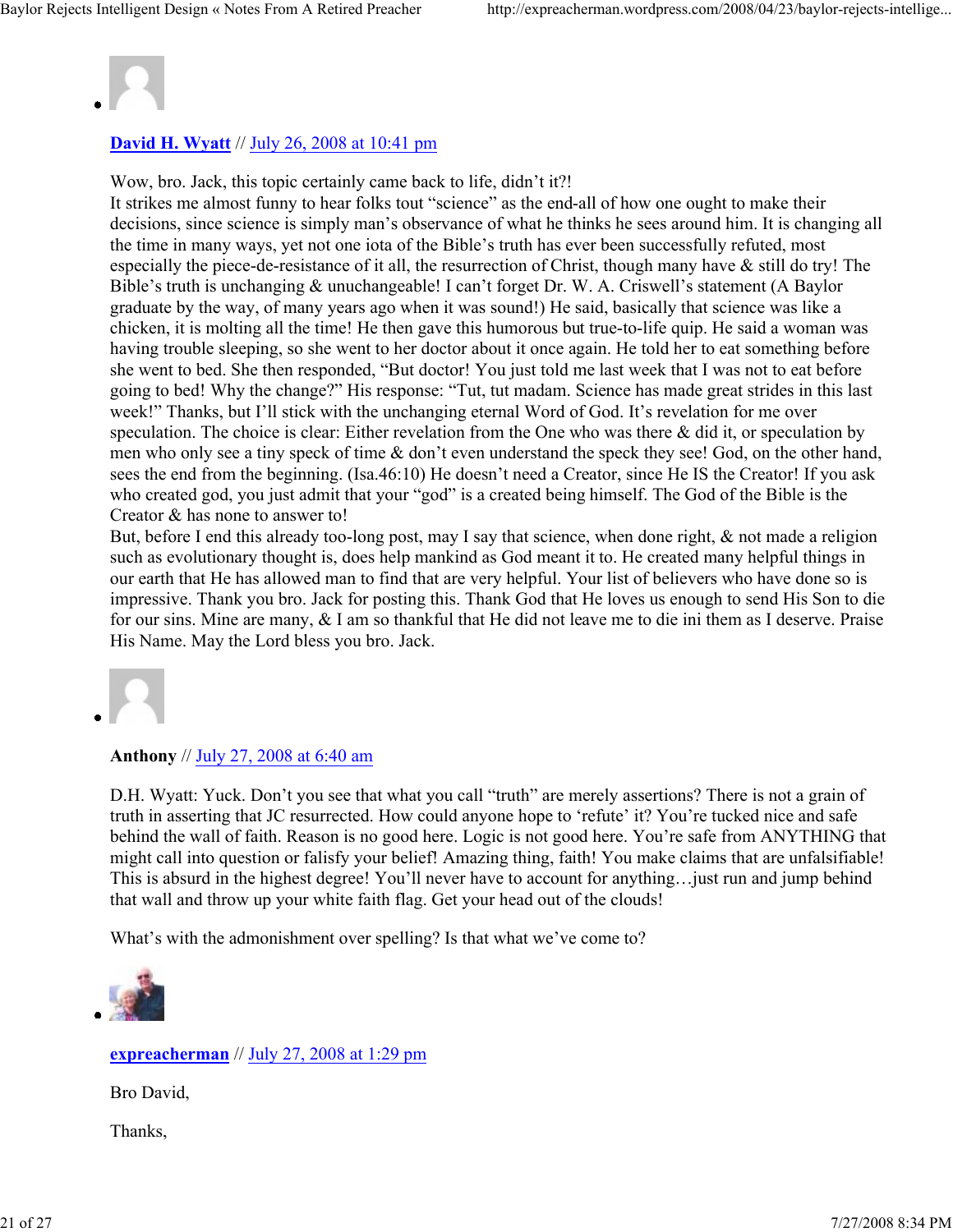Some of these pseudo scientists typify the Biblical description:

"Ever learning, and never able to come to the knowledge of the truth,". 2 Timothy. 3:7

I pray they will come to the Truth, Jesus Christ.

In Christ eternally,

ExP(Jack)



**expreacherman** // July 27, 2008 at 1:41 pm

Anthony,

You know not of whom you speak when you rant about Wyatt. Your description may fit some of your friends — but not my brother in Christ, David!

And, about the "admonishment over spelling?"

One who presents himself as a wise scientist betrays his lack of knowledge and education when he does not know the difference between "liar" and lier," or "ever" and "every." Different words — different meanings. Elementary, my friend.

If this is an example of the younger generation being superior to the older, we are in a heap of trouble.

Just an observation.

In Christ eternally,

ExP(Jack)



# **David H. Wyatt** // July 27, 2008 at 3:43 pm

Anthony,

Thanks for at least reading what I wrote!

I wonder if you don't take things on faith? Certainly you do. Do you ever do any banking? I would be surprised if you kept all your money in a sock drawer or maybe bury it in your backyard? Do you ever eat in a restaurant, or even buy food in a grocery store? Do you trust the cooks not to poison your food, or the bank teller not to put your money in someone else's account? You probably don't even know most of these people, yet you allow them to do what they do on faith. Yes there is a difference between believing the resurrection & going to the bank, but at the basic level there is not. Believe me, if I am wrong, I wouldn't be nearly in as much trouble as you if you are wrong. Of course, that is not why I believe it. There is very much reasoning involved in checking out the evidence, just not blind faith which unbelievers must rely on, & of course that also is faith, just in a different object, or proposition. The resurrection has been proven time & time again, many times by folks who were intellectually honest enough to check out the evidence. Just a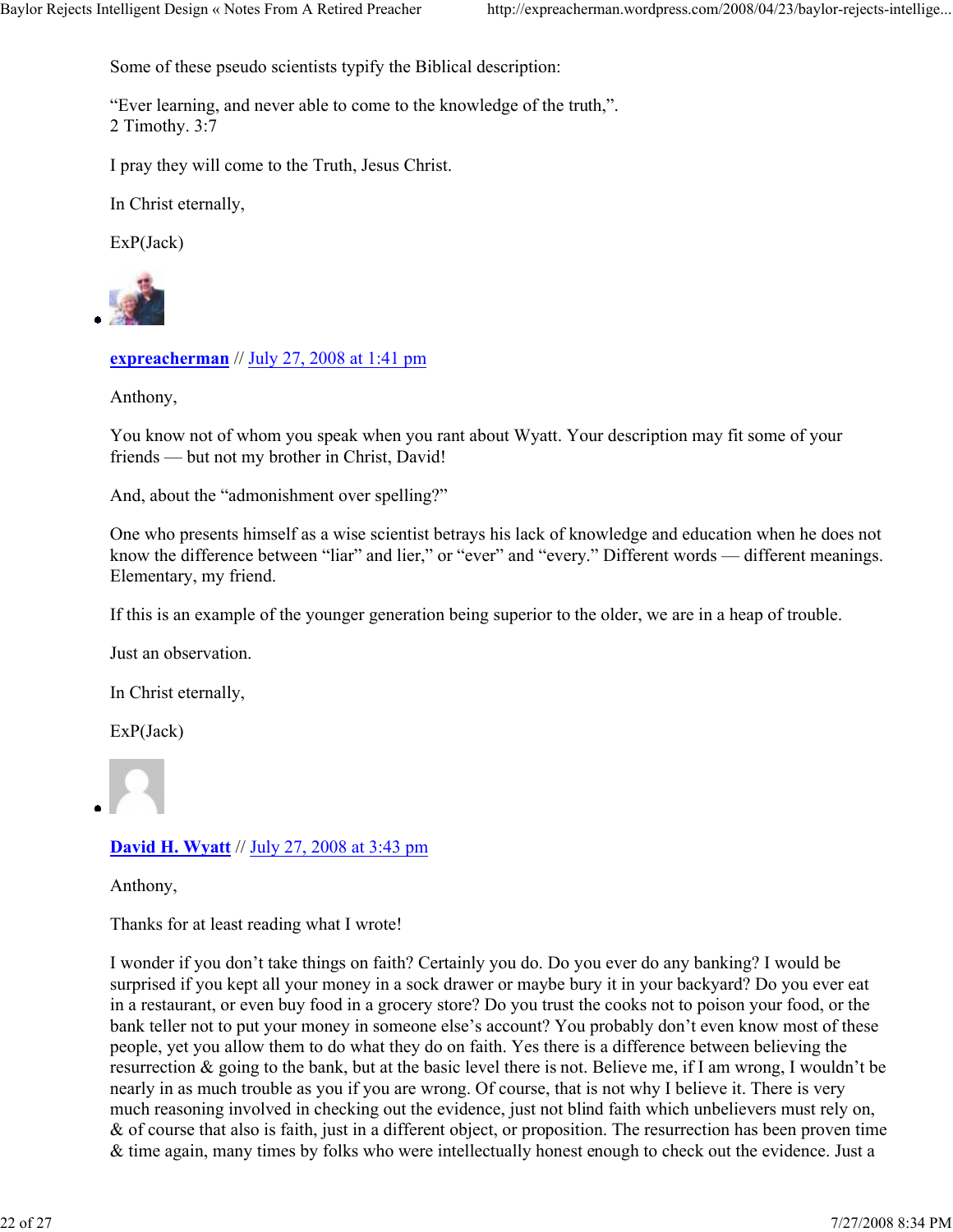few of the names of those who have done so are Sir William Ramsay, Lew Wallace (author of Ben Hur), Josh McDowell, John Warwick Montgomery, Lee Strobel and more. They set out just to disprove it & after examining it, they had to admit that the evidence, & I am talking of hard evidence that would be admissible in court, was so convincing, they either would have to lie to themselves or accept it as true. There are many books written on the subject now, so that checking it out wouldn't be very difficult, if one has the fortitude to try it. Actually, sir, it is you that is hiding behind your blind faith that the Resurrection is not true. I also am pretty sure you trust some things you can't see or understand. I certainly do, & the resurrection is not the only one, it is just the one with the most verifiable evidence in its favor. If my bro. Jack doesn't mind me posting this link, here is one to popnder: http://www.leaderu.com/everystudent/easter/articles/josh2.html God lead you as you search.

Bro. Jack, thank you for your kind words. You are certainly a blessing to me & I appreciate you very much.

**Howard** // July 27, 2008 at 5:52 pm

Matiew wrote:

"The PC police demand that all of us believe that the entire history of life on earth happened RANDOMLY (natural selection, etc.)."

Actually, that's quite wrong. the only people who say that evolution is a completely random process are creationists and IDers. Evolution has 3 components: heredity, variation, and selection. Heredity is completely non-random as it attempts to exactly duplicate genes from the previous generation. Variation is mostly random, we think, although there are some non-random mechanisms in there too, and the scale can vary anywhere from single nucleotide mutations to complete genome duplication. Selection is based on interaction with an environment (including other organisms) and is only random if the environment is. I don't believe that anyone can argue that our planet looks like white noise - sense organs would be useless in such a context. So selection works as a way for species to learn from their environment. Learning is not random.

"To raise the possibility that something more than mere random mutation reshuffling of binary DNA code led to all the complexity of life on earth is not heresy. It's good science."

Yes and it's called the theory of evolution. Try studying it, you might learn something.

The theories of Behe and Dembski are not science. They predict no actual observations of natural events. They are more like philosophical meta-theories about science, postulating that science will never be able to provide a natural explanation for certain phenomena. Behe in particular has named several biological systems which he says cannot be explained. However science continues to make progress and in my opinion Behe has already been proved wrong at least 3 times, which means his theory is garbage. Dembski doesn't appear to be able to do his math correctly, so it's hard to know whether his theory would hold up if he ever came up with a version that wasn't broken. But so far, his theory is not only not right, it's "not even wrong".

# **Leave a Comment**

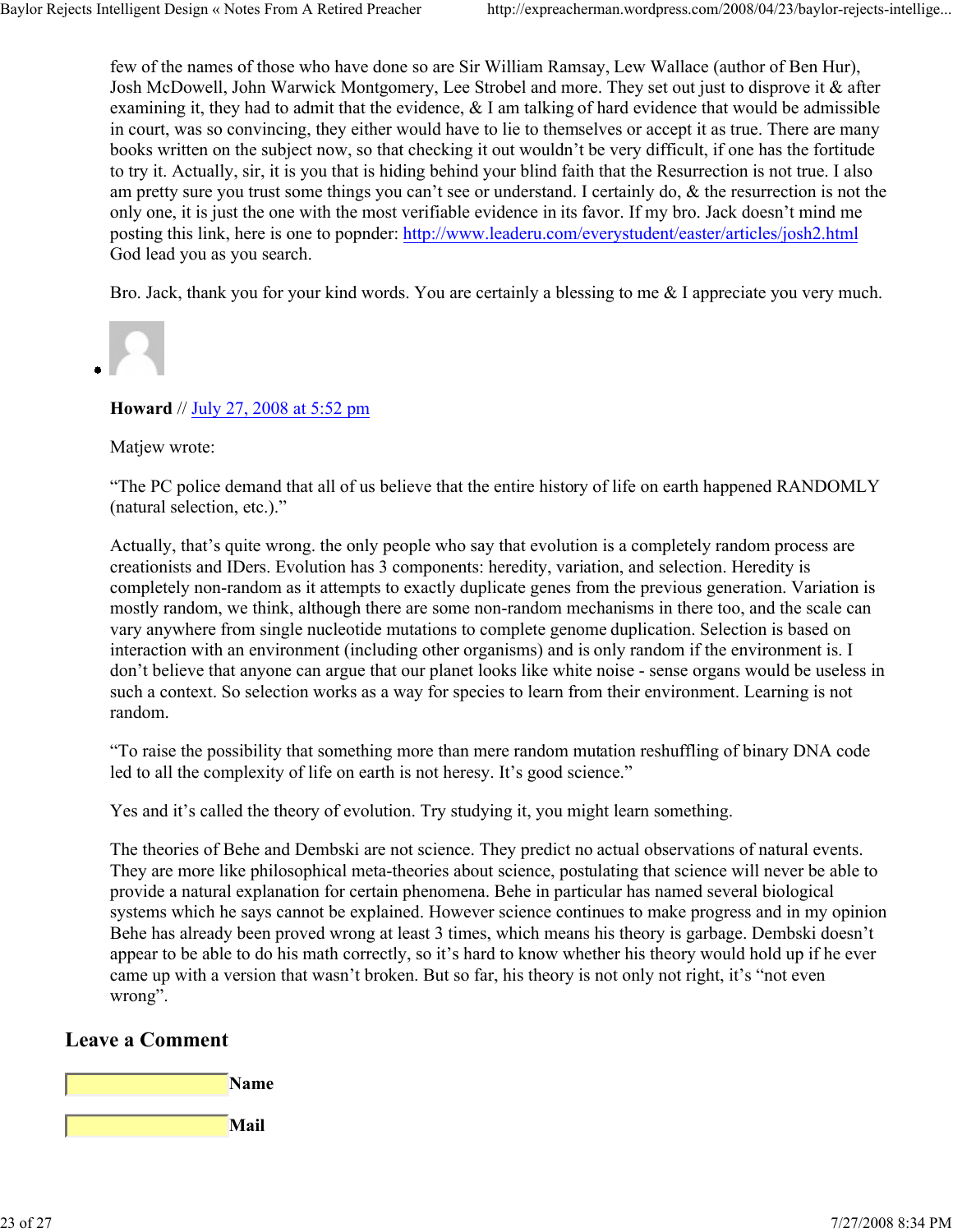**Website**

Submit

# **Header Picture**

This is Shirley's photograph of these beautiful blooming flowers along our front entranceway. Wonderful warm weather on this date of February 13, 2008

# **WHAT ABOUT US ?**

- About
- o Comment Rules
- Eternal Life For You
- o Share Your Faith
- To search, type and hit  $\epsilon$
- **Here we are....**



Jack & Shirley

Please Email Us

# **EXCELLENT NEW BOOK !!**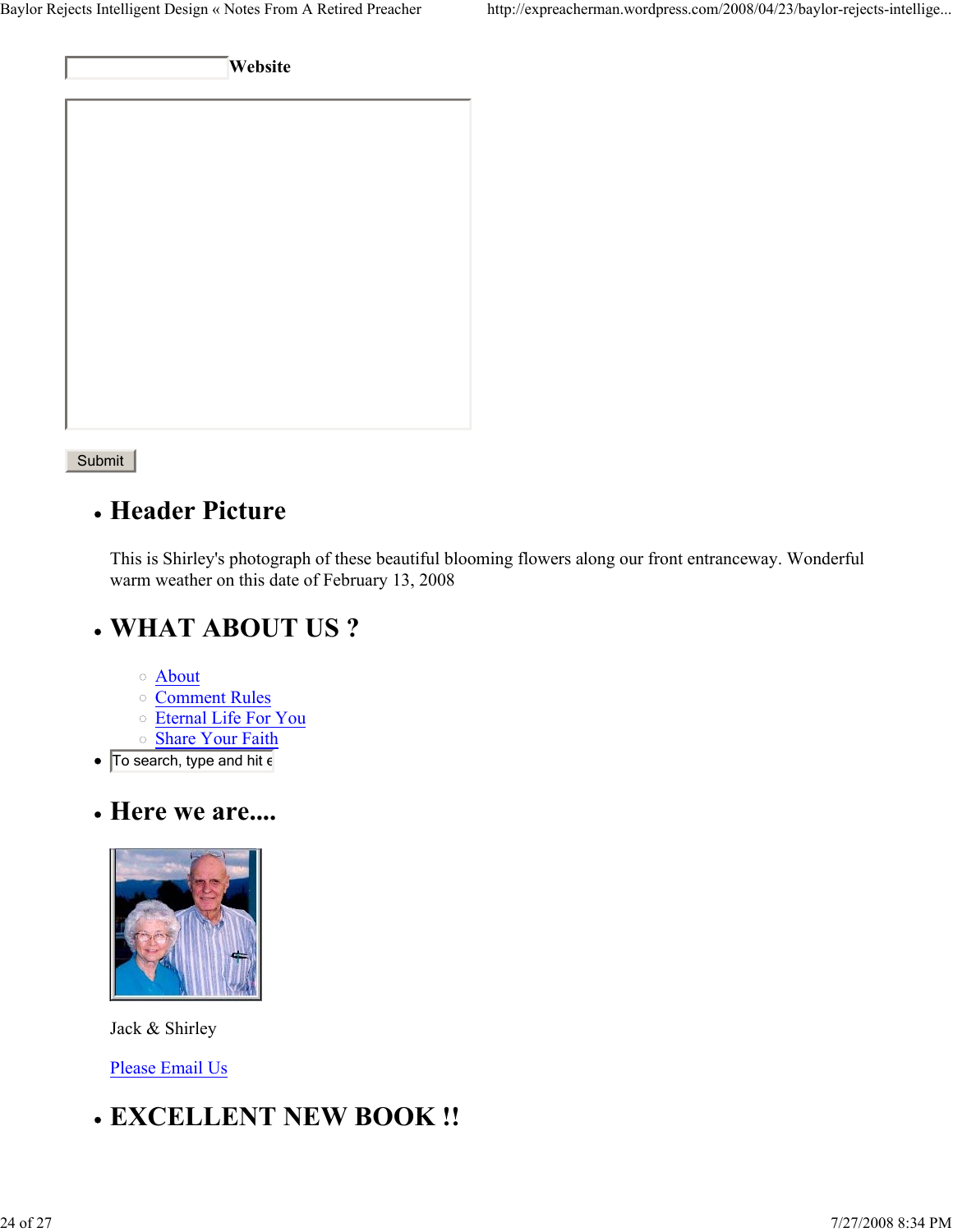

I recommend this excellent new book, **Secure Forever! God's Promise or Our Perseverance?**, by Dr. Tom Cucuzza, one of my former Assistant Pastors. Available on Barnes & Noble and Amazon.com. Click the book for a link to Amazon.com.

# **Recent Comments**



Howard on Baylor Rejects Intelligent…

David H. Wyatt on Baylor Rejects Intelligent…

expreacherman on Baylor Rejects Intelligent…

expreacherman on Baylor Rejects Intelligent…

Anthony on Baylor Rejects Intelligent…

# **Recent Posts**

- The Wedding
- o INDEPENDENCE DAY 2008
- Barack Obama Talks Religion
- America's Constitutiuon Christian?
- o Kennedy, Cancer and Eternity
- Carter: Hamas Will Recognize Israel
- o Baylor Rejects Intelligent Design
- EXPELLED by Stein
- How To Share Christ
- Oprah's Church Obama Mentor?
- Amazing Grace by Three Year Old Zoi
- Dangerous Obama A Compendium
- Obama's View
- From Death to Life and Beyond
- Is Obama Wright?

# **Top Posts**

Baylor Rejects Intelligent Design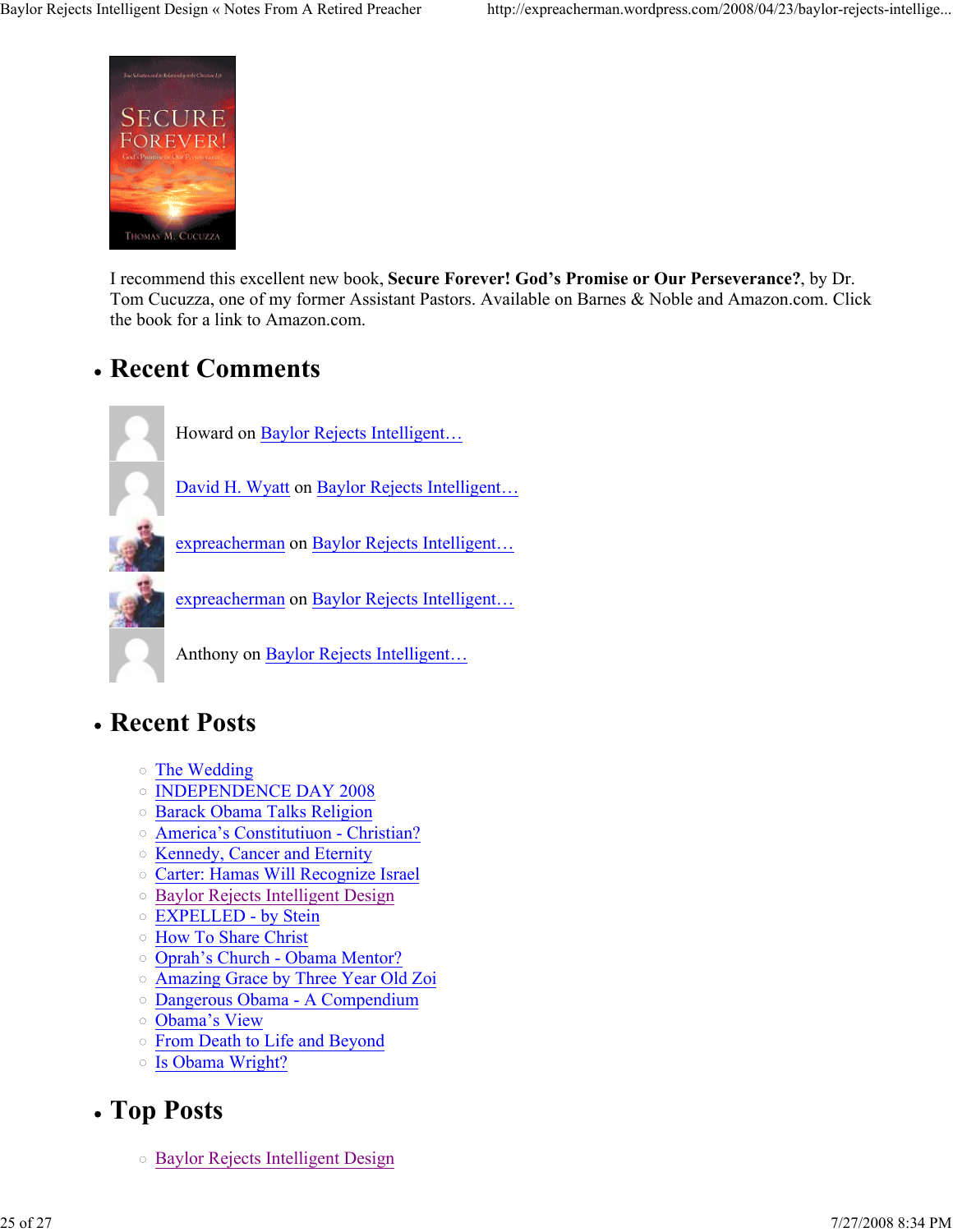- George Soros (Moveon.org) Backs Obama
- Barack Obama Talks Religion
- What is Hope?
- o Death and Resurrection
- Carter: Hamas Will Recognize Israel
- The Wedding
- EXPELLED by Stein
- o Is Progressive Insurance really "progressive"?
- o Kennedy, Cancer and Eternity

# **Blogroll**

- Always On Watch
- Bible Broadcast Network
- Bookworm Room
- Bro. David Wyatt
- Center For Individual Freedom
- Cinnamon Stillwell
- Col. B. Bunny (IGST)
- Ginger Porter Family
- o Heaven or Hell???
- Neo-Neocon
- Online Bible
- Rose's Reasonings
- The RedHunter
- Unashamed of Grace
- Vibrance
- WAKE UP America
- Weaver Gospel Site
- WordPress.com

# **Webloggin Blogroll**

- Bookworm Room
- Expreacherman
- Webloggin

# **Archives**

- $\circ$  July 2008
- June 2008
- May 2008
- $\circ$  April 2008
- March 2008
- February 2008
- January 2008
- December 2007
- November 2007
- o October 2007
- o September 2007
- August 2007